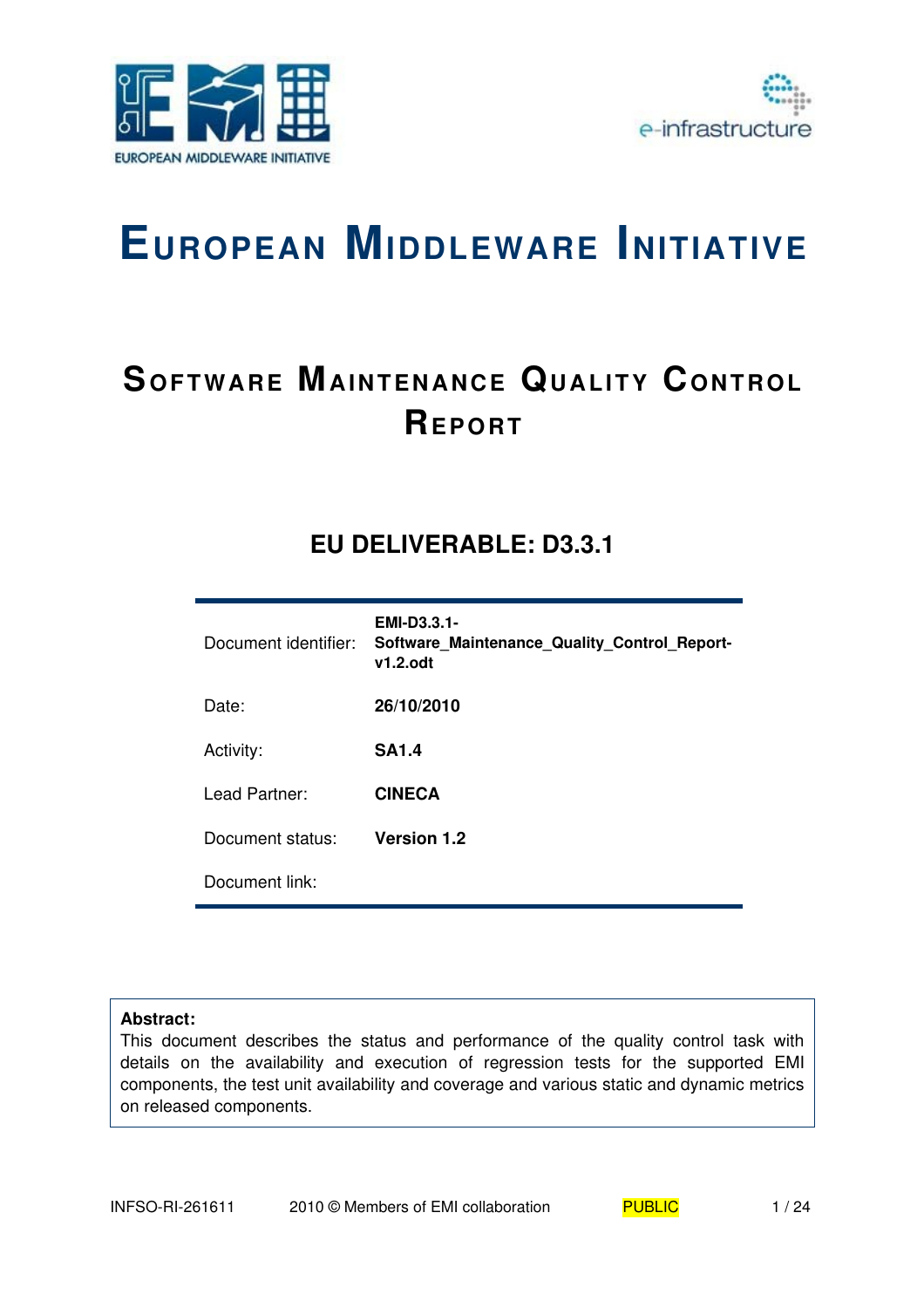#### **Copyright notice:**

Copyright (c) Members of the EMI Collaboration. 2010.

See http://www.eu-emi.eu/about/Partners/ for details on the copyright holders.

EMI ("European Middleware Initiative") is a project partially funded by the European Commission. For more information on the project, its partners and contributors please see http://www.eu-emi.eu.

This document is released under the Open Access license. You are permitted to copy and distribute verbatim copies of this document containing this copyright notice, but modifying this document is not allowed. You are permitted to copy this document in whole or in part into other documents if you attach the following reference to the copied elements: "Copyright (C) 2010. Members of the EMI Collaboration. http://www.euemi.eu ".

The information contained in this document represents the views of EMI as of the date they are published. EMI does not guarantee that any information contained herein is error-free, or up to date.

EMI MAKES NO WARRANTIES, EXPRESS, IMPLIED, OR STATUTORY, BY PUBLISHING THIS DOCUMENT.

EMI RI-261611 © Members of the EMI collaboration PUBLIC 2/24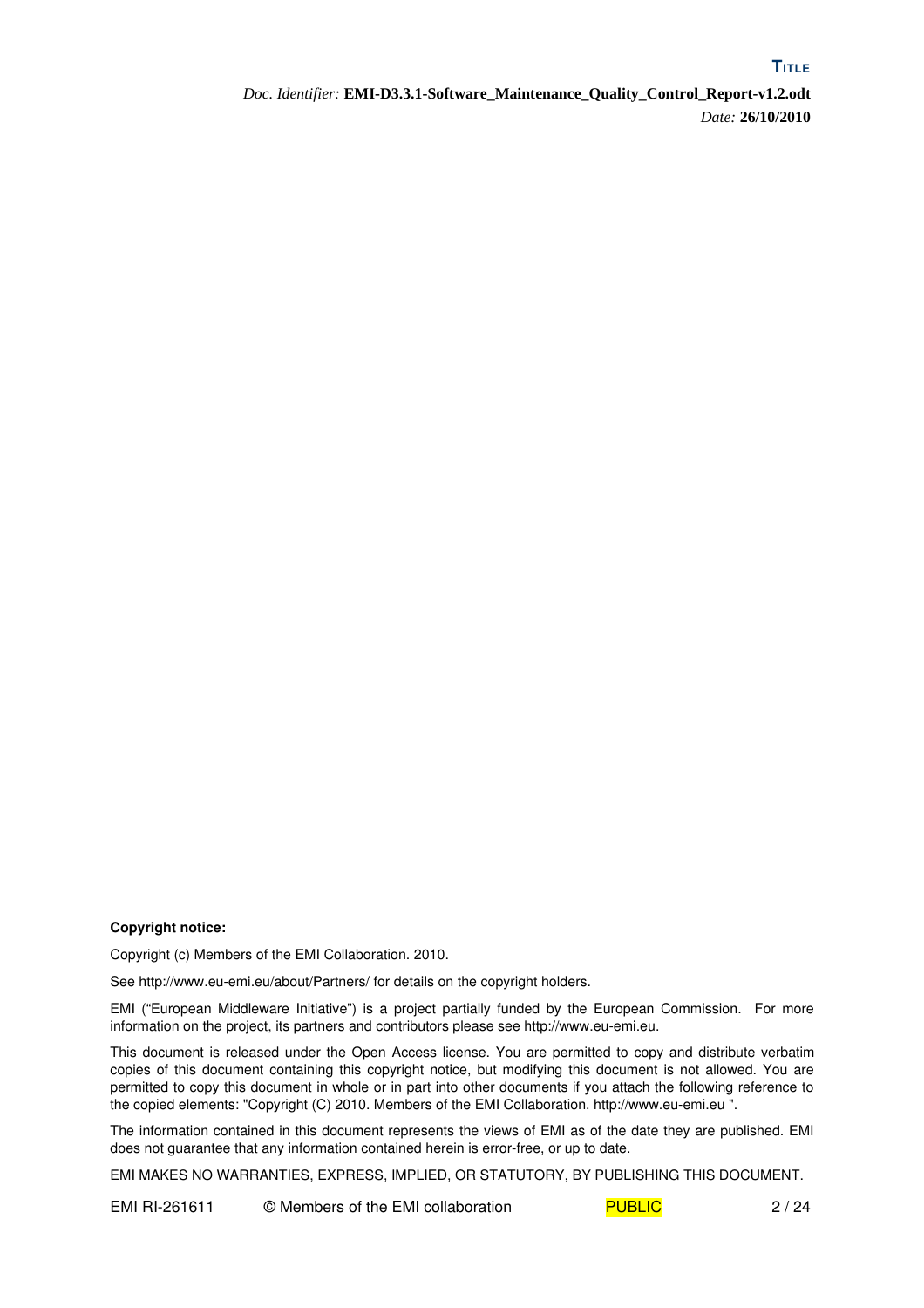

## **Delivery Slip**

|                    | <b>Name</b>      | Partner /<br><b>Activity</b> | <b>Date</b> | <b>Signature</b> |
|--------------------|------------------|------------------------------|-------------|------------------|
| <b>From</b>        | Giuseppe Fiameni | CINECA/SA1.4                 | 09/24/2010  |                  |
| <b>Reviewed by</b> |                  |                              |             |                  |
| <b>Approved by</b> |                  |                              |             |                  |

## **Document Log**

| Issue                       | <b>Date</b> | <b>Comment</b> | <b>Author / Partner</b>    |
|-----------------------------|-------------|----------------|----------------------------|
|                             | 09/24/2010  | First draft    | Giuseppe<br>Fiameni/CINECA |
| $\mathcal{D}_{\mathcal{L}}$ | 10/21/2010  | First release  | Giuseppe<br>Fiameni/CINECA |
| 3                           | 10/26/2010  | Release 1.2    | Giuseppe<br>Fiameni/CINECA |

## **Document Change Record**

| <b>Issue</b> | Item | <b>Reason for Change</b> |
|--------------|------|--------------------------|
|              |      |                          |
| 2            |      |                          |
| 3            |      |                          |
|              |      |                          |
|              |      |                          |
|              |      |                          |
|              |      |                          |
|              |      |                          |
|              |      |                          |

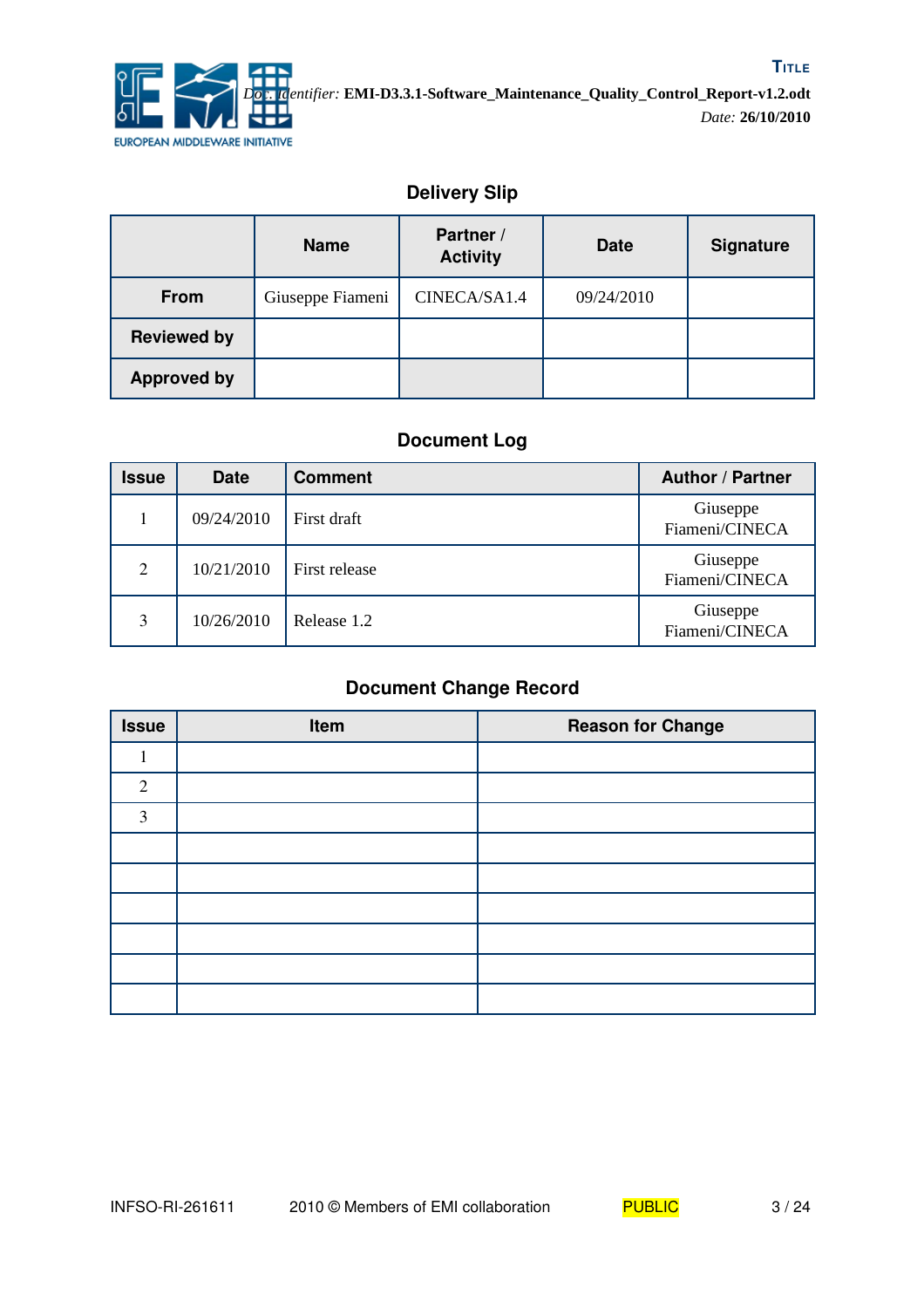

## **TABLE OF CONTENTS**

## **Table of Contents**

| Input 11 |  |
|----------|--|
|          |  |
|          |  |
|          |  |
|          |  |
|          |  |
|          |  |
| Input 17 |  |
|          |  |
|          |  |
|          |  |
|          |  |
|          |  |
|          |  |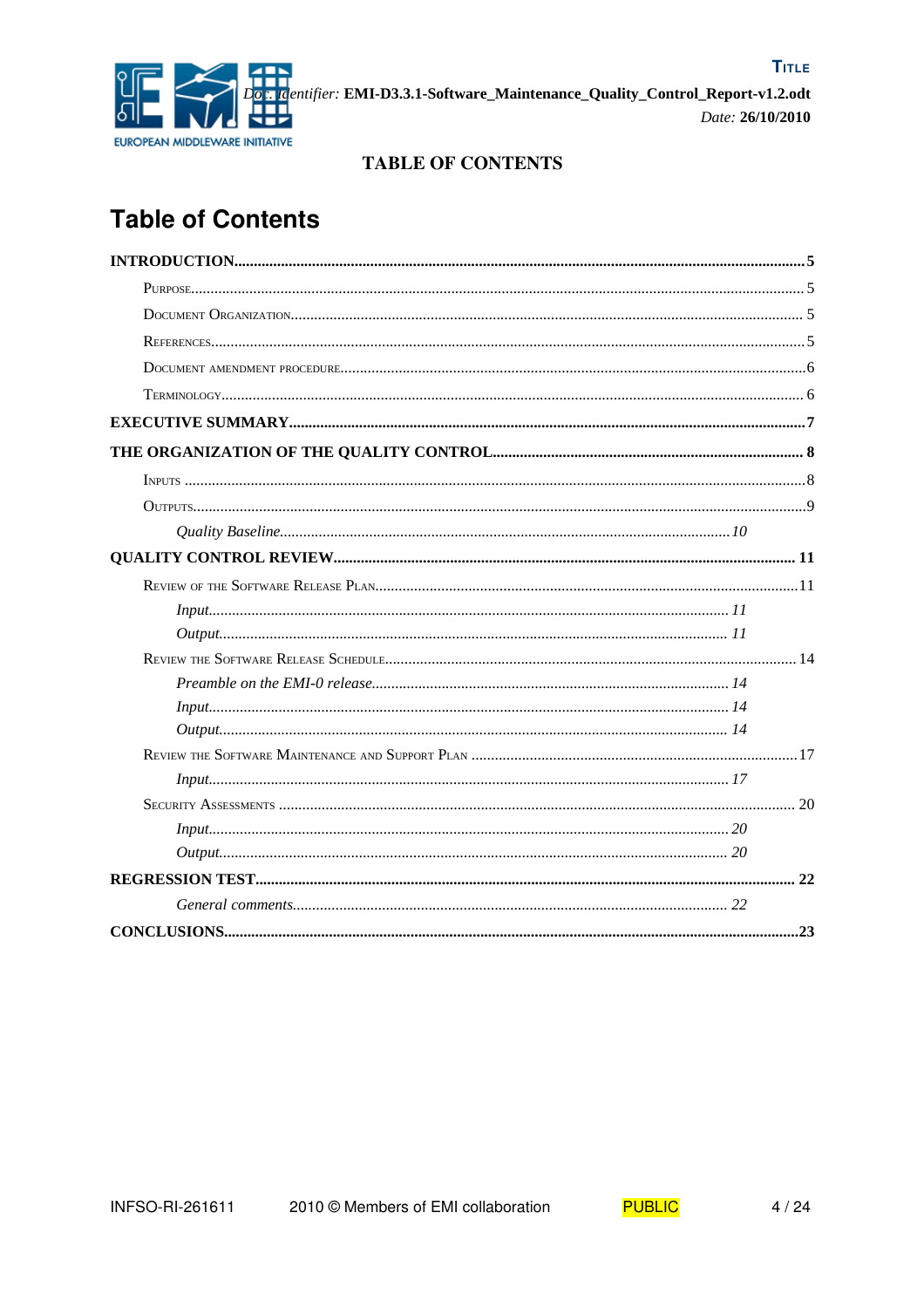

## **1. INTRODUCTION**

## **1.1. PURPOSE**

The Quality Control (QC) verifies the application of Quality Assurance (QA) processes and procedures and, through the execution of period reviews, reports the status and performance of the SA1 work. Quality Control report is meant to provide an aggregated view of quality inspection results and performance measurements, and to highlight which changes are necessary to correct anomaly or nonconformity discovered during the review. The change requests are submitted to the QA board that, on the base of project's priorities, determines which among them can be directly applied, which require further evaluation and which are considered of no effect for the improvement of project quality.

## **1.2. DOCUMENT ORGANIZATION**

The document is organized as follows:

- Chapter 1 and 2 are the introduction and the executive summary respectively;
- Chapter 3 presents the organization of the Quality Control activity and which the interaction with the external entities are:
- Chapter 4 reports the Quality Review expected for PM6 as the defined review schedule;
- Chapter 5 describes the status of the regression tests;
- Chapter 6 reports the conclusions of the work.

## **1.3. REFERENCES**

- <span id="page-4-1"></span>**[R1] Quality Assurance Plan**, *https://twiki.cern.ch/twiki/bin/view/EMI/DeliverableDSA21*
- **[R2] Quality Assurance Metrics**, *https://twiki.cern.ch/twiki/bin/view/EMI/TSA23*
- **[R3] Quality Assurance Wiki Page**, *https://twiki.cern.ch/twiki/bin/view/EMI/SQAP*
- <span id="page-4-4"></span>**[R4] Software Release Plan**, *https://twiki.cern.ch/twiki/bin/view/EMI/DeliverableDSA12*
- <span id="page-4-7"></span>**[R5] Software Maintenance and Support Plan**, *https://twiki.cern.ch/twiki/bin/view/EMI/DeliverableDSA11*
- <span id="page-4-6"></span>**[R6] Technical Development Plan**, *https://twiki.cern.ch/twiki/bin/view/EMI/DeliverableDNA131*
- <span id="page-4-3"></span>**[R7] Release Management Wiki Page***, https://twiki.cern.ch/twiki/bin/view/EMI/TSA13*
- <span id="page-4-2"></span>**[R8] Configuration and Integration guidelines***, https://twiki.cern.ch/twiki/bin/view/EMI/EmiSa2ConfigurationIntegrationGuidelines*
- <span id="page-4-11"></span>**[R9] Certification and testing guidelines***, https://twiki.cern.ch/twiki/bin/view/EMI/EmiSa2CertTestGuidelines*
- <span id="page-4-5"></span>[R10] Change management guidelines*, https://twiki.cern.ch/twiki/bin/view/EMI/EmiSa2ChangeManagementGuidelines*
- <span id="page-4-8"></span>[R11] DSA2.2.1 QA Tools Documentation*, https://twiki.cern.ch/twiki/bin/edit/EMI/DeliverableDSA221?topicparent=EMI.EmiDeliverables;nowysiwyg=1*
- <span id="page-4-10"></span>[R12] Certification report Template*, https://twiki.cern.ch/twiki/bin/edit/EMI/EMICertification-ReportTemplate*
- <span id="page-4-9"></span><span id="page-4-0"></span>**[R13] Software Verification and Validation Template***, https://twiki.cern.ch/twiki/bin/view/EMI/SoftwareVerAndValTemplate* **[R14]Quality Control Report PM6***, https://twiki.cern.ch/twiki/bin/view/EMI/SA1QCPM6*
- INFSO-RI-261611 2010 © Members of EMI collaboration PUBLIC 5/24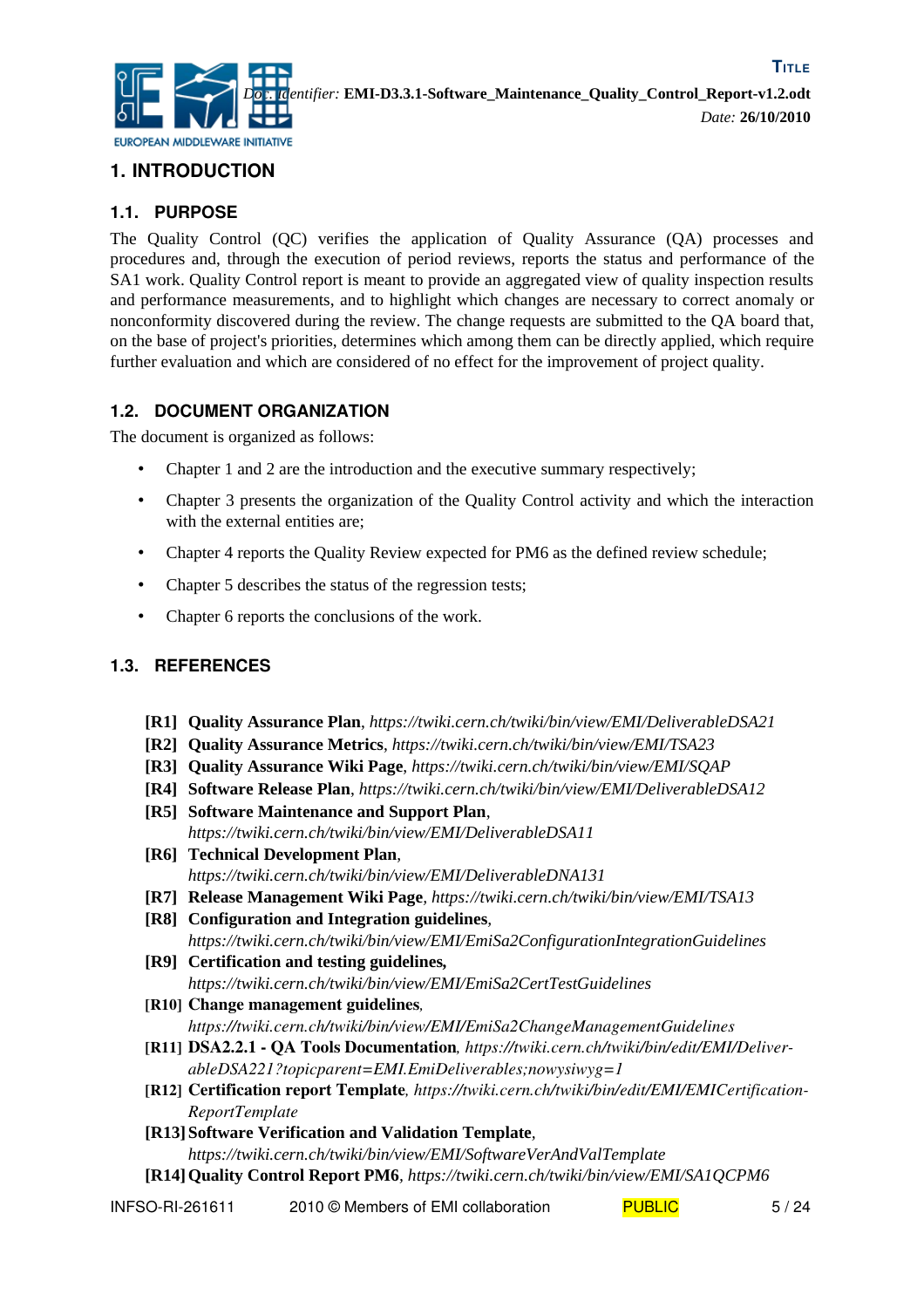

EUROPEAN MIDDLEWARE INITIATIVE

<span id="page-5-1"></span><span id="page-5-0"></span>**[R15] Software Quality Assurance Plan Documentation**, *https://twiki.cern.ch/twiki/bin/view/EMI/SQAP#SQAP\_Documentation* **[R16]Firs Principles Vulnerability Assessment***, http://www.cs.wisc.edu/mist/VA.pdf* **[R17]Review of the Software Release Plan**, *https://twiki.cern.ch/twiki/bin/view/EMI/SA1QCRSRP* **[R18]Review of the Software Release Schedule,** *https://twiki.cern.ch/twiki/bin/view/EMI/SA1QCRSRS* **[R19]Review of the Software Maintenance and Support Plan,** *https://twiki.cern.ch/twiki/bin/view/EMI/SA1QCRSMSP*

<span id="page-5-4"></span><span id="page-5-3"></span><span id="page-5-2"></span>**[R20]Review of the Security Assessments**, *https://twiki.cern.ch/twiki/bin/view/EMI/SA1QCRSA*

## **DOCUMENT AMENDMENT PROCEDURE**

This document can be amended by the authors further to any feedback from other teams or people. Minor changes, such as spelling corrections, content formatting or minor text re-organisation not affecting the content and meaning of the document can be applied by the authors without peer review. Other changes must be submitted to peer review and to the EMI PEB for approval.

When the document is modified for any reason, its version number shall be incremented accordingly. The document version number shall follow the standard EMI conventions for document versioning. The document shall be maintained in the CERN CDS repository and be made accessible through the OpenAIRE portal.

| ABI          | <b>Application Binary Interface</b>                                    |
|--------------|------------------------------------------------------------------------|
| <b>API</b>   | <b>Application Programming Interface</b>                               |
| <b>CDS</b>   | <b>CERN Document Server</b>                                            |
| <b>DCI</b>   | Distributed Computing Infrastructure                                   |
| <b>DMSU</b>  | Deployed Middleware Support Unit                                       |
| EGI          | European Grid Infrastructure                                           |
| <b>EMT</b>   | <b>Engineering Management Team</b>                                     |
| <b>ETICS</b> | eInfrastructure for Testing, Integration and Configuration of Software |
| <b>FPVA</b>  | <b>First Principles Vulnerability Assessment</b>                       |
| <b>GGUS</b>  | Global Grid User Support                                               |
| <b>TTIL</b>  | IT Infrastructure Library                                              |
| <b>KPI</b>   | Key Performance Indicator                                              |
| <b>kSLOC</b> | Kilo Source Lines Of Code                                              |
| <b>MCB</b>   | Middleware Coordination Board                                          |
| <b>NGI</b>   | National Grid Initiative                                               |

## **1.4. TERMINOLOGY**



*Date:* **26/10/2010**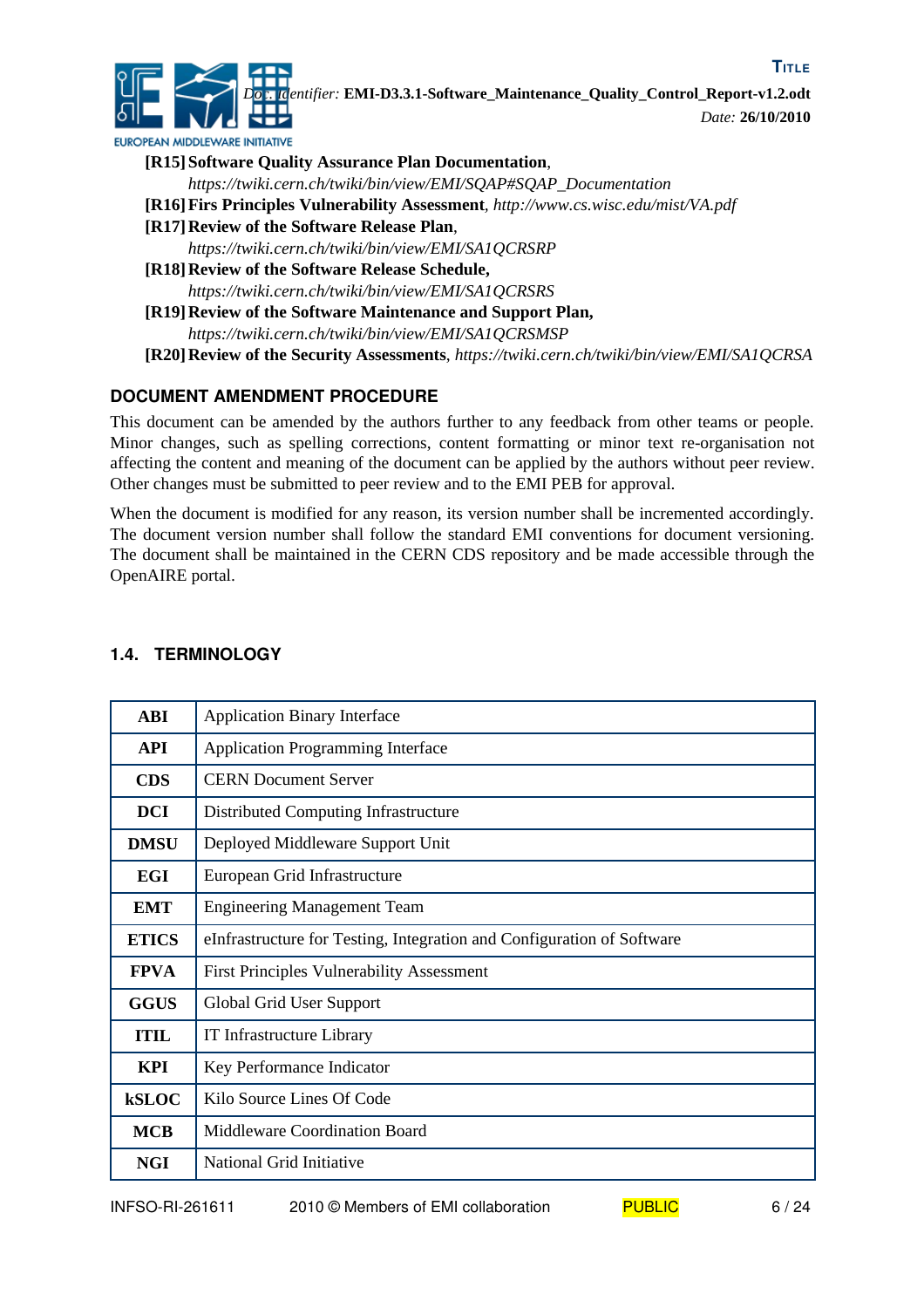

EUROPEAN MIDDLEWARE INITIATIVE

| <b>PEB</b>  | Project Executive Board         |
|-------------|---------------------------------|
| <b>PTB</b>  | Project Technical Board         |
| QA          | <b>Quality Assurance</b>        |
| QC          | <b>Quality Control</b>          |
| <b>RfC</b>  | <b>Request for Change</b>       |
| <b>SLA</b>  | Service Level Agreement         |
| <b>SQAP</b> | Software Quality Assurance Plan |
| <b>SU</b>   | Support Unit                    |

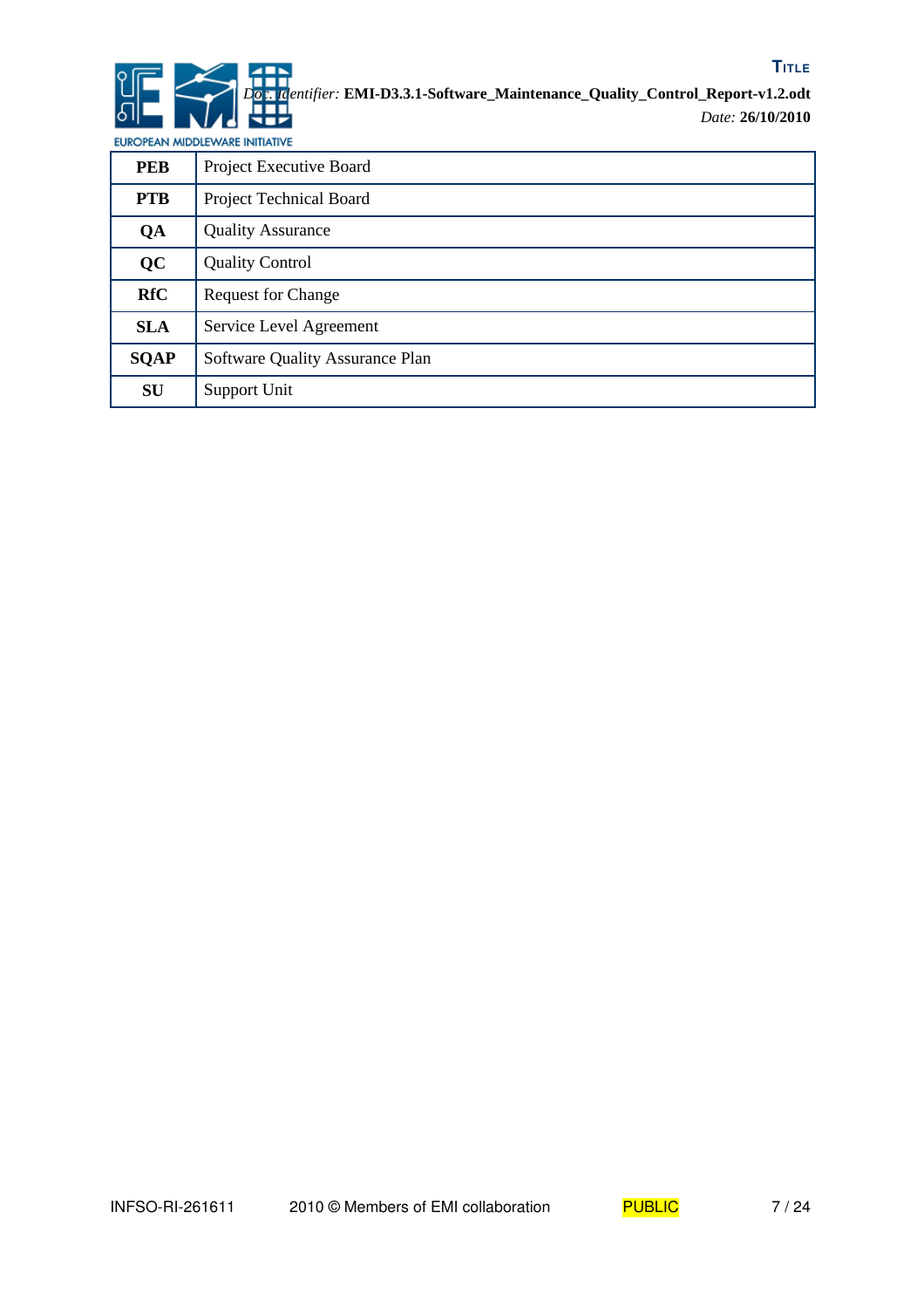

## **2. EXECUTIVE SUMMARY**

Performing Quality Control is specifically concerned with monitoring work results to see whether they comply with the standards set out in the SQAP defined in SA2. Operating throughout the project, it aims to identify and remove the causes of unacceptable results from a product and a release schedule perspective. Basically, all the releases of EMI components need to satisfy well-defined certification and validation criteria before being included in a stable EMI distribution, sufficient to guarantee to a high degree of confidence that all EMI products meet the requirements set by our direct customers and that no regression is introduced in the software code. This activity also deals with security assessments of selected EMI components under the coordination of CSIC (http://www.csic.es).

More precisely, the QC is responsible to carry out the following two major activities:

- **perform periodic reviews**, on the base of predefined control tools, to constantly control the performance of the team and collect measurements for evaluating quality metrics. Further information about the scheduled quality reviews can be accessed at [\[R14\];](#page-4-0)
- **elaborate project deliverables** to summarize and further elaborate the results of the execution of periodic reviews in order to point out any nonconformity or negative trends that might became defects in the future.

At the time of writing (PM6) there is no official EMI release available and no real measurements and checks can be effectively collected or executed. Nevertheless, the change requests present in the following paragraphs are intended to be effective and for each of them a response is expected according to the review procedures established in the SQAP. The change requests, corrective and preventive, can contribute to the improvement of the project quality and should be noted in the project 's documentation for ensuring their traceability.

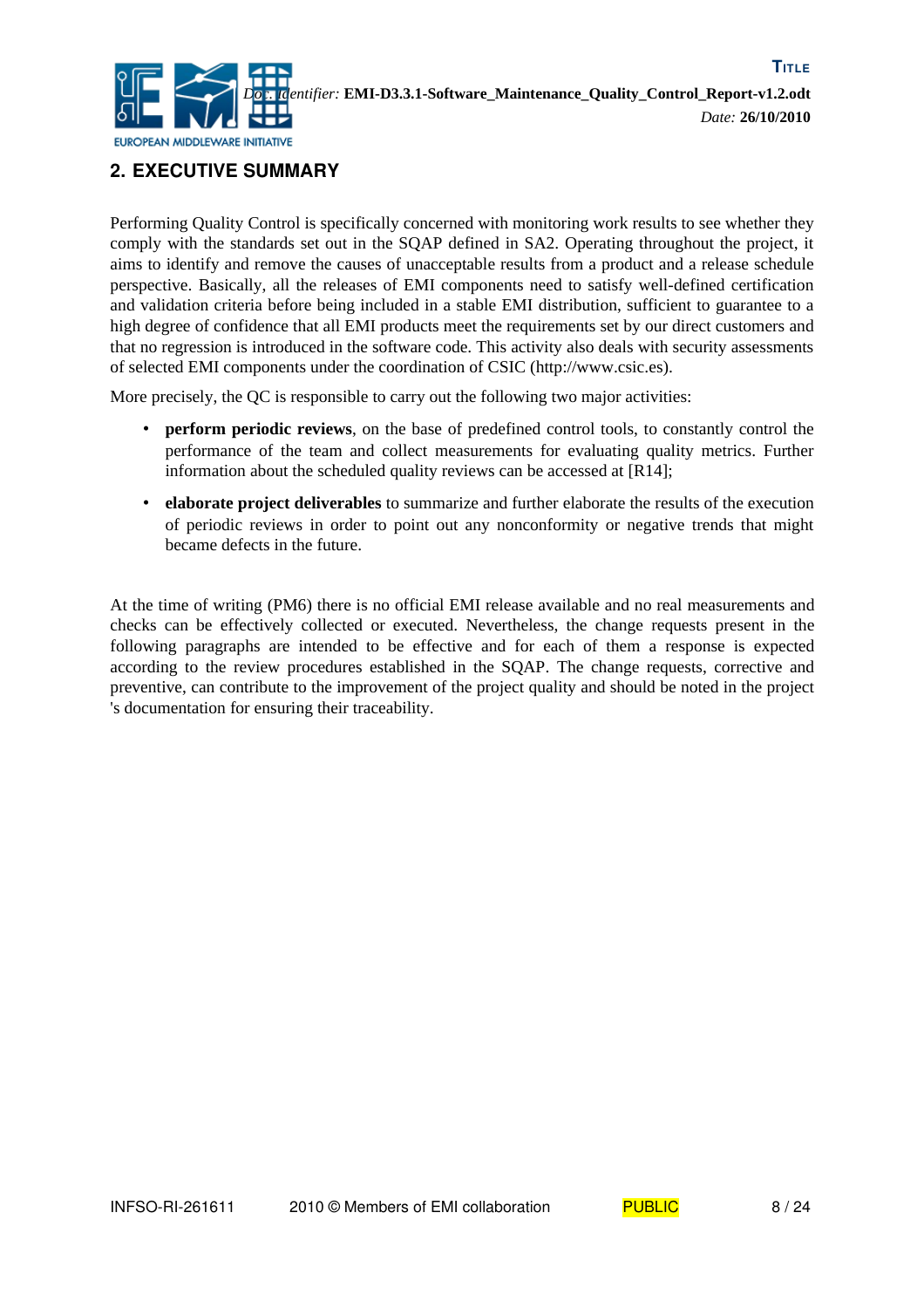

## **3. THE ORGANIZATION OF THE QUALITY CONTROL**

The diagram below [\(Figure 1\)](#page-8-0) describes how the QA (part of the SA2 breakdown structure) and the QC (SA1) interact and in which way the information flows between them.



<span id="page-8-0"></span>**Figure 1: Quality Control Information flow**

## **3.1. INPUTS**

This paragraph presents the list of the information items that the QC receives as input and that are fundamental for the execution of reviews.

#### **Quality Assurance Plan**

The SQAP **[\[R1\]](#page-4-1)** specifies the procedures, the metrics and the manner in which the EMI project is to achieve its quality goals in terms of software development.

#### **Quality Checklists**

A checklist is a structured tool used to verify whether the required steps in a process have been met. As each step is completed, it is checked off the list. In accordance to the SQAP, the input checklists for the QC in SA1 are:

- Review of the Software Release Plan
- Review the Software Release Schedule
- Review the Software Maintenance and Support Plan
- Security Assessments
	- *this review has been postponed*

INFSO-RI-261611 2010 © Members of EMI collaboration PUBLIC 9/24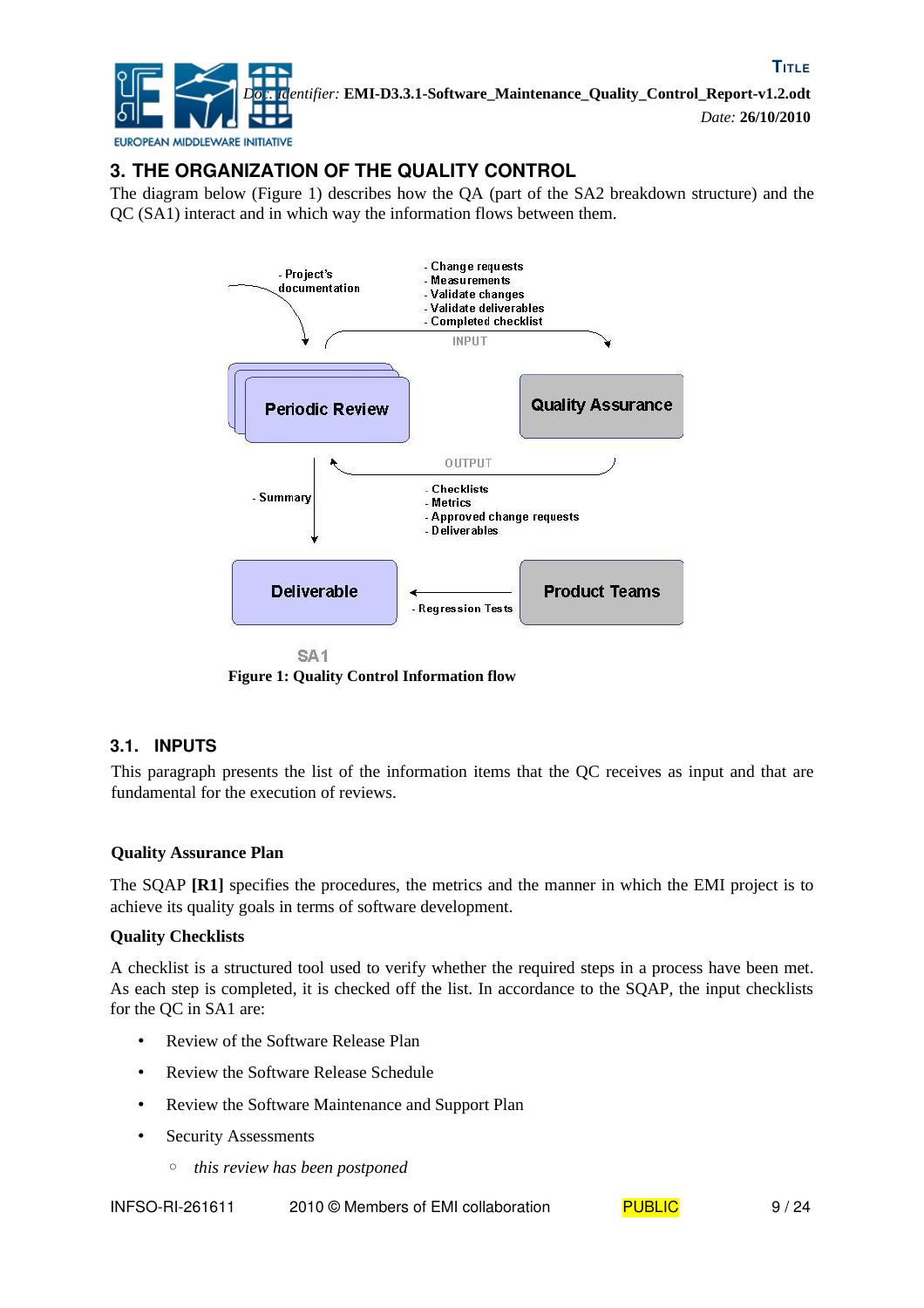

**TITLE**

#### **Quality Metrics**

A quality metric is an operational definition that describes, in very specific terms, a project or product attribute and how the QC process will measure it.

The metrics defined for the QC in SA1:

- Review of the Software Release Plan
	- *No metric defined for this review*
- Review the Software Release Schedule
	- *Delay on the release schedule (ID: DELAYONTHERELEASE)*
- Review the Software Maintenance and Support Plan
	- *Total user incidents per user month (ID: TOTALUSERINCIDENTS)*
	- *Training and support incident per user month. (ID: TRAININGSUPPORTINCIDENTS)*
	- *Average time to deal with an incident at the 3rd level of user support (ID: AVERAGETIMEFORUSERINCIDENTS)*
- Security Assessments
	- *No metric defined for this review*

#### **Approved change requests**

The list of approved change requests is provided as input to verify that their implementation is correct and satisfies the quality standards. Approved change requests can include modifications to the work methods or to the schedule and come as a result of the change management process led by the PEB.

Currently, there are no previous approved changes that need to be verified.

#### **Deliverables**

This is the list of deliverables (documents of products) that the QC verifies.

#### **3.2. OUTPUTS**

This paragraph presents the list of the information items that the QC returns to the QA for further elaboration.

#### **Change Requests**

This is the list of recommended corrective or preventive actions for preventing future defects in procedures or products.

#### **Measurements**

Quality control measurements are the documented results for the associated metrics.

#### **Validated changes**

Validated changes are the results of changes, defect repairs, or variances that have been inspected and corrected. Any changed or repaired procedures or products are once again verified and will be either accepted or rejected before the final decision is provided.

#### **Validated deliverable**

| <b>INFSO-RI-261611</b> | 2010 © Members of EMI collaboration | <b>PUBLIC</b> | 10/24 |
|------------------------|-------------------------------------|---------------|-------|
|------------------------|-------------------------------------|---------------|-------|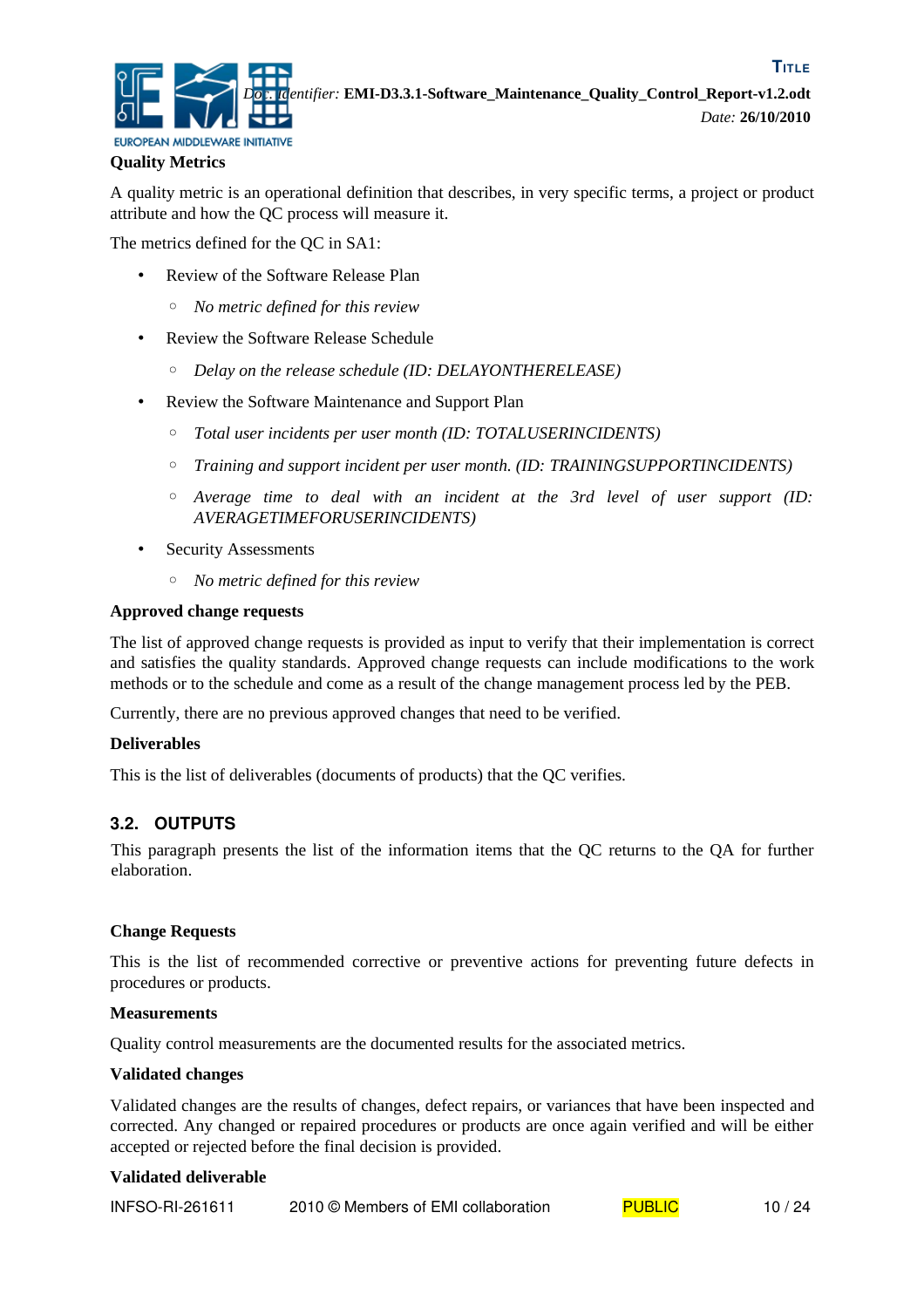

Main goal of QC is to determine the correctness of project's deliverables. The results of quality controls are validated deliverables.

#### **Completed checklists**

Completed checklists are output of the QC activity to become part of the project's documentation.

## **3.2.1 Quality Baseline**

The quality baseline is not a listed output of this process. Almost everything that is done throughout the quality process culminates in the quality baseline.

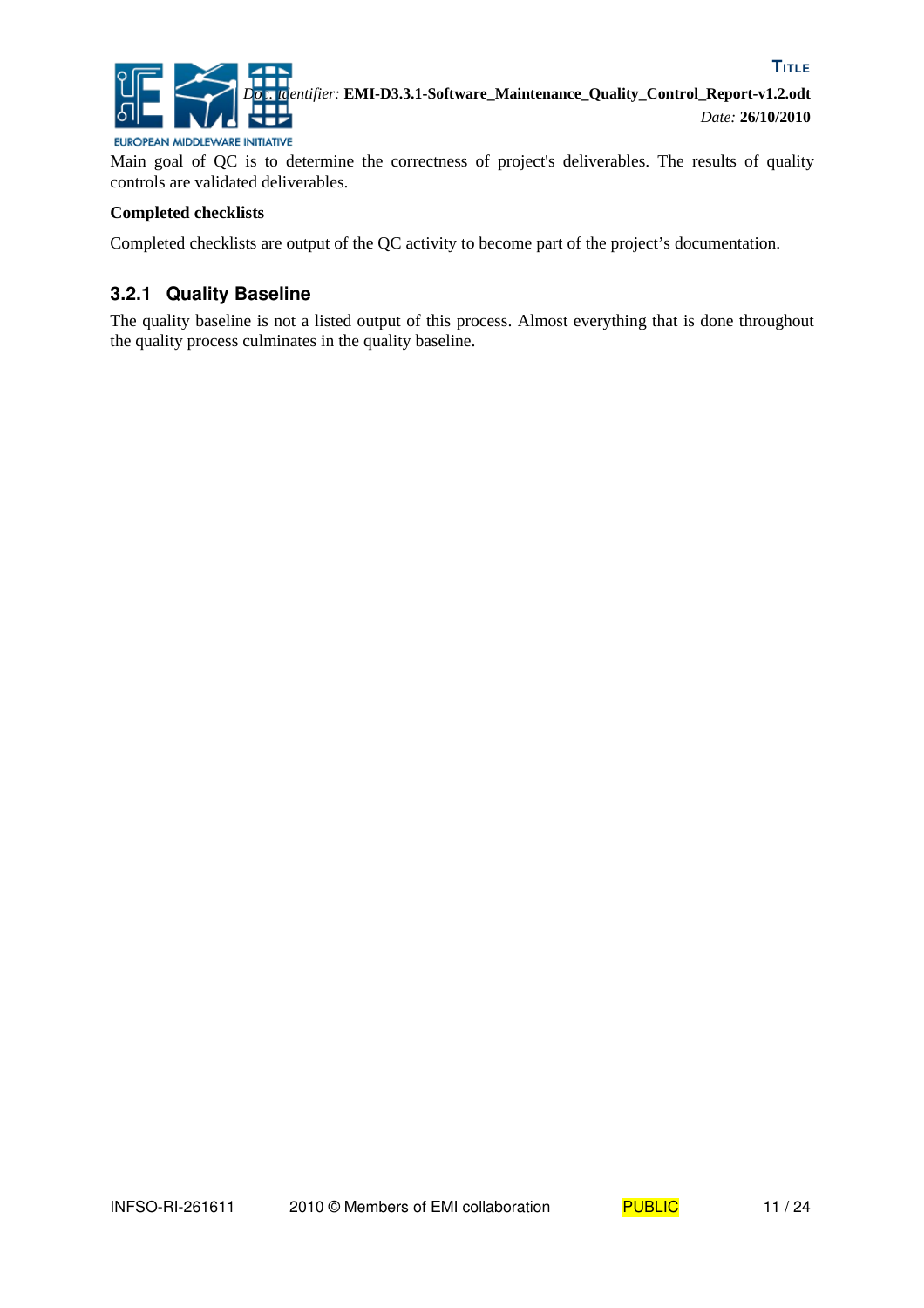

## **4. QUALITY CONTROL REVIEW**

According to the schedule defined in the SQAP, this QC review refers to PM6 and it is the first performed for the SA1 activity.

## **4.1. REVIEW OF THE SOFTWARE RELEASE PLAN**

The aim of the Review of the Software Release Plan is to check that the release plan is up to date and that describes the actual release process.

The Software Release plan is accessible at [\[R4\].](#page-4-4)

## **4.1.1 Input**

#### **Checklists**

• *Checklist for the Review of the Software Release Plan [\[R17\].](#page-5-0)*

#### **Metrics**

• *No metrics defined for this review.*

#### **Approved change requests**

• *No previous approved changes defined for this review.*

#### **Deliverables**

• *Software Release Plan [\[R4\].](#page-4-4)*

## **4.1.2 Output**

#### **Completed Checklist**

| <b>Check</b><br><b>Number</b> | Question                                                                                                                     | <b>Response</b> |
|-------------------------------|------------------------------------------------------------------------------------------------------------------------------|-----------------|
|                               | Does the list of supported platforms correspond to the actual set of platforms on which<br>software components are released? | N.A.            |
|                               | see [ $R4$ ], chap. 5                                                                                                        |                 |
|                               | see [R8]                                                                                                                     |                 |
|                               | see $[R7]$                                                                                                                   |                 |
| $\overline{2}$                | Is the installation of external dependencies well documented?                                                                | N               |
|                               | see<br>http://eticssoft.web.cern.ch/eticssoft/internal/public/VMWareImages/EMI SL5 x86 64<br>EPEL_rpmlist.txt                |                 |
|                               | see [R8]                                                                                                                     |                 |
| 3                             | Are instructions to build the software up to date?                                                                           | Y               |
| <b>INFSO-RI-261611</b>        | <b>PUBLIC</b><br>2010 © Members of EMI collaboration                                                                         | 12/24           |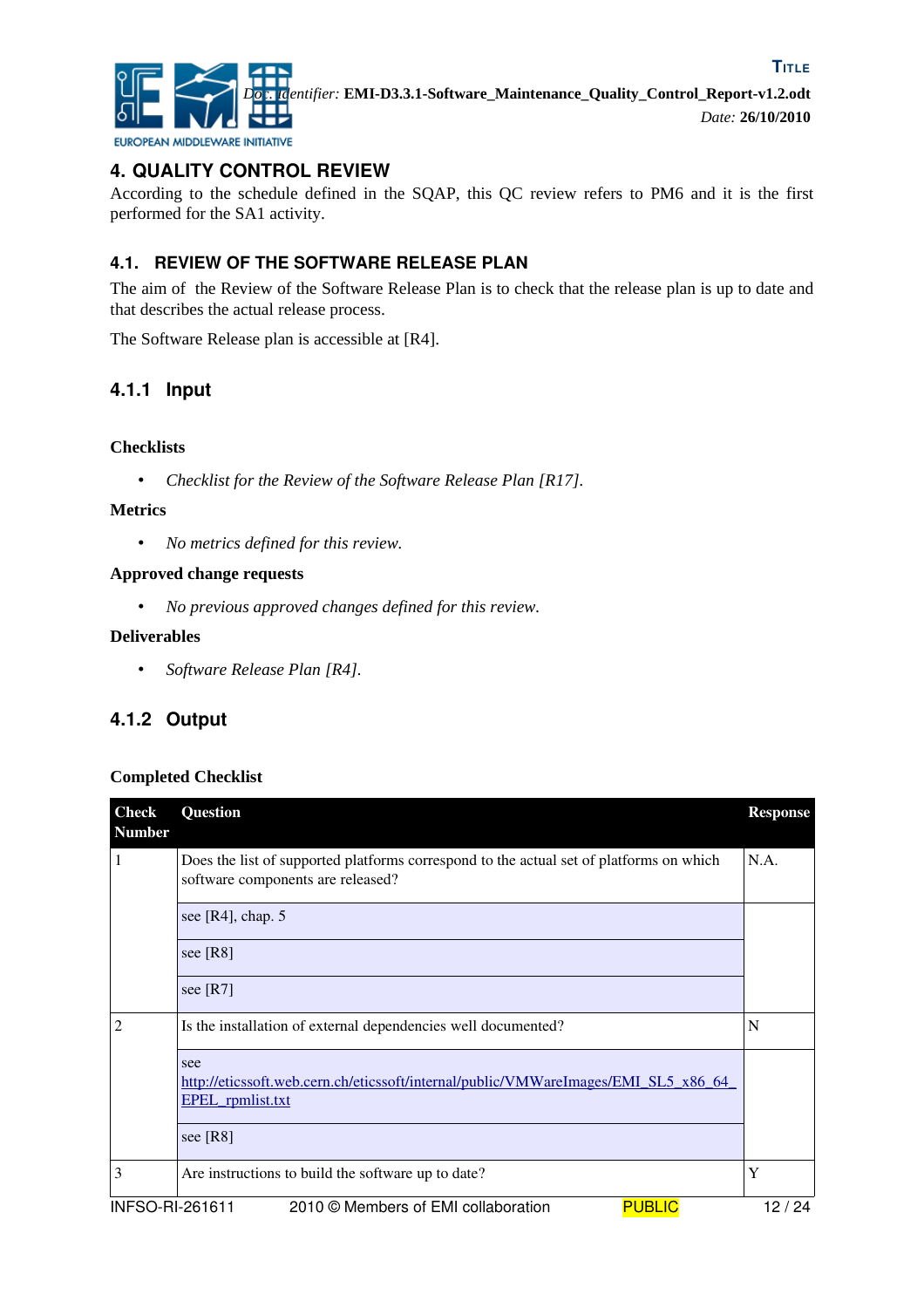*Doc. Identifier:* **EMI-D3.3.1-Software\_Maintenance\_Quality\_Control\_Report-v1.2.odt**

*Date:* **26/10/2010**

EUROPEAN MIDDLEWARE INITIATIVE

|   | see $[R8]$                                                                                                                                                       |      |
|---|------------------------------------------------------------------------------------------------------------------------------------------------------------------|------|
| 4 | Is the list of supported delivery software formats up to date (source and binary packages,<br>tarball, package lists, etc)?                                      | N.A. |
|   | see [R4], par. 4.5.5                                                                                                                                             |      |
| 5 | Is the description of the process on how to handle changes up to date?                                                                                           | N.A. |
|   | see [R4], par. 4.2                                                                                                                                               |      |
|   | see $[R10]$                                                                                                                                                      |      |
| 6 | Are the communication channels published with updated information?                                                                                               | N.A. |
|   | see [R4], par. 4.5.5                                                                                                                                             |      |
| 7 | Is the process on how to deliver software to the Production Infrastructures up to date and<br>it's aligned to what the Production Infrastructures are expecting? | N.A. |
|   | see [R4], chap. $4.5.5$                                                                                                                                          |      |

**Table 1: Review of the Software Release Plan (N.A. = Not Available)**

#### **Measurements**

There are no measurements for this review.

#### **Comments**

The table below [\(Table 2\)](#page-13-0) reports specific comments for the checks that have returned a nonsatisfactory response (i.e. N.A. or N). Although this review is only meant to give an overview of the current degree of compliance for the quality procedures, and will not have any effective impact on the prosecution of the work, it strongly recommended to take the comments reported below in strict consideration and to take corrective actions in response to the change requests defined for this review.

In addition, contrary to what happened for this first review, the information needed to perform the review's checks will be exclusively collected from Software Release Plan and no other information sources, or external documents, will be considered.

| <b>Check</b><br><b>Number</b> | <b>Comment</b>                                                                                                                                                                                                                |
|-------------------------------|-------------------------------------------------------------------------------------------------------------------------------------------------------------------------------------------------------------------------------|
|                               | Since no EMI components have been release yet, the check cannot be performed. The<br>information that is necessary to make the comparison is not available.                                                                   |
|                               | The list of supported platforms will be defined in the Installation Guide of the EMI<br>components. The Installation Guide is one of the required documents as defined in the<br>SQAP.                                        |
| $\overline{2}$                | Whether the check is referring to the installation of external dependencies in ETICS or to<br>the installation of external dependencies for the deploy of the EMI components, no<br>documentation is available in both cases. |

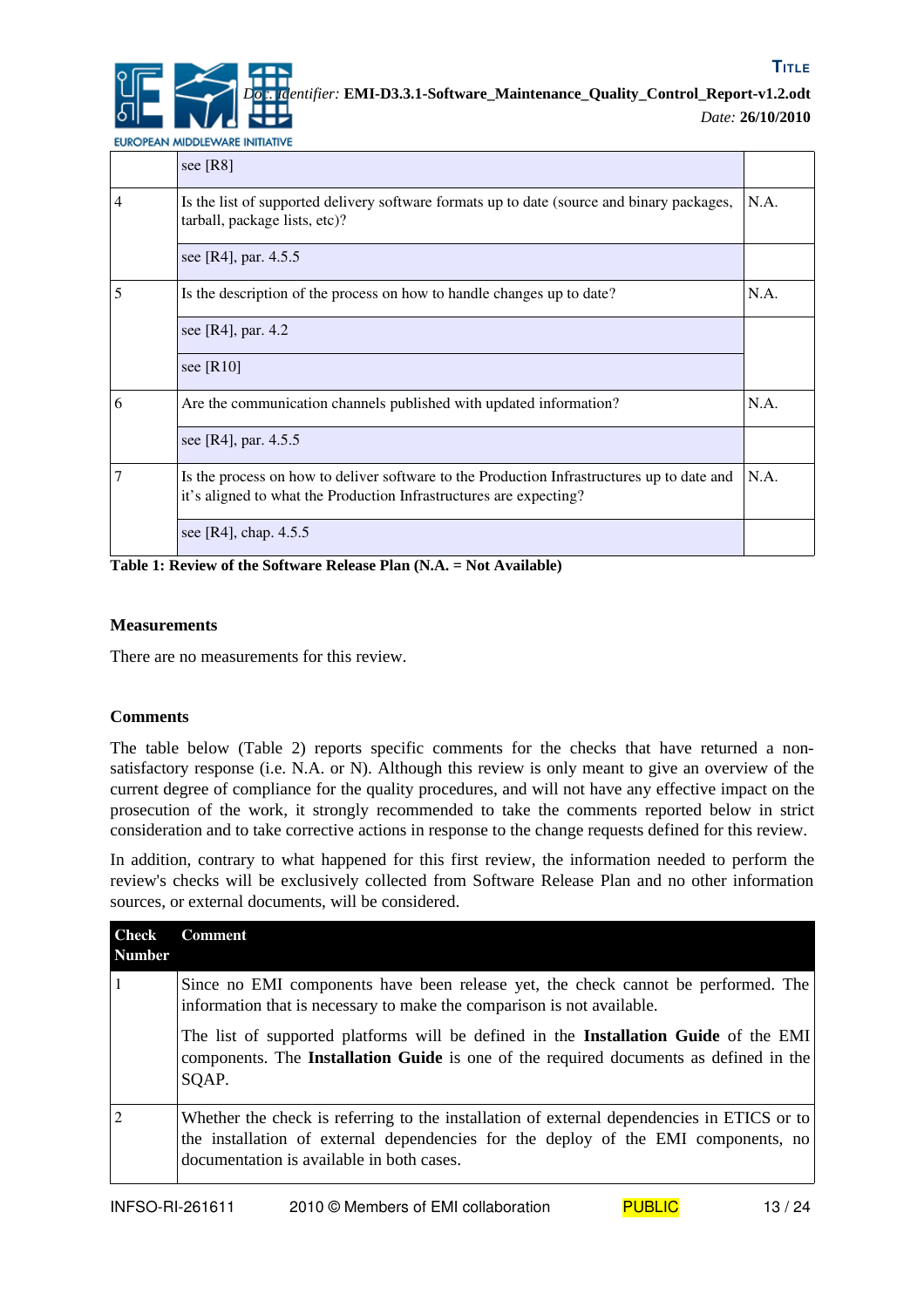

EUROPEAN MIDDLEWARE INITIATIVE

|   | No list available.                                                                                                                                                                                                                                                |
|---|-------------------------------------------------------------------------------------------------------------------------------------------------------------------------------------------------------------------------------------------------------------------|
|   | No information on how to handle changes to the Software Release Plan is available                                                                                                                                                                                 |
| 6 | No communication channels are defined in any of the available documents.                                                                                                                                                                                          |
|   | The current release of the Software Release Plan [R4] does not mention any information<br>regarding the delivery process of EMI components, either it does not contain which the<br>Production Infrastructure requirements are and how EMI plans to address them. |

#### <span id="page-13-0"></span>**Table 2: Review of the Software Release Plan – Comments**

According to the SQAP, the documents governing the development, verification and validation, use and maintenance of the software processes should be made available on this page [\[R15\]](#page-5-1) (*Software Quality Assurance Plan Documentation*) but at the moment of writing no items are currently listed there.

#### **Validated changes**

There are no previous change requests that require to be verified for this review.

#### **Validated Deliverables**

None

#### **Variations from previous report**

There are no variations from the previous review to report. Variations analysis will be performed starting from the next review when more information will be available.

#### **Change requests**

The list of the changes suggested/requested for this report follows:

• *to make the review more effective, define the tolerance range of positive checks for considering the associated EMI deliverables accepted. If the results fall within the range, the deliverables are accepted. Alternatively, the deliverables might be rejected because they do not meet the quality standards set for the project.*

The possibility of submitting change requests to the checklist structure (e.g. question text, number of questions) will be considered later on during the project when more information on the effectiveness of the review checks should be available.

## **4.2. REVIEW THE SOFTWARE RELEASE SCHEDULE**

The Review of the Software Release Schedule should check that the priorities of the project are taken into account and reflected in the scheduled releases.

The Software Release Schedule is accessible at [\[R4\].](#page-4-4)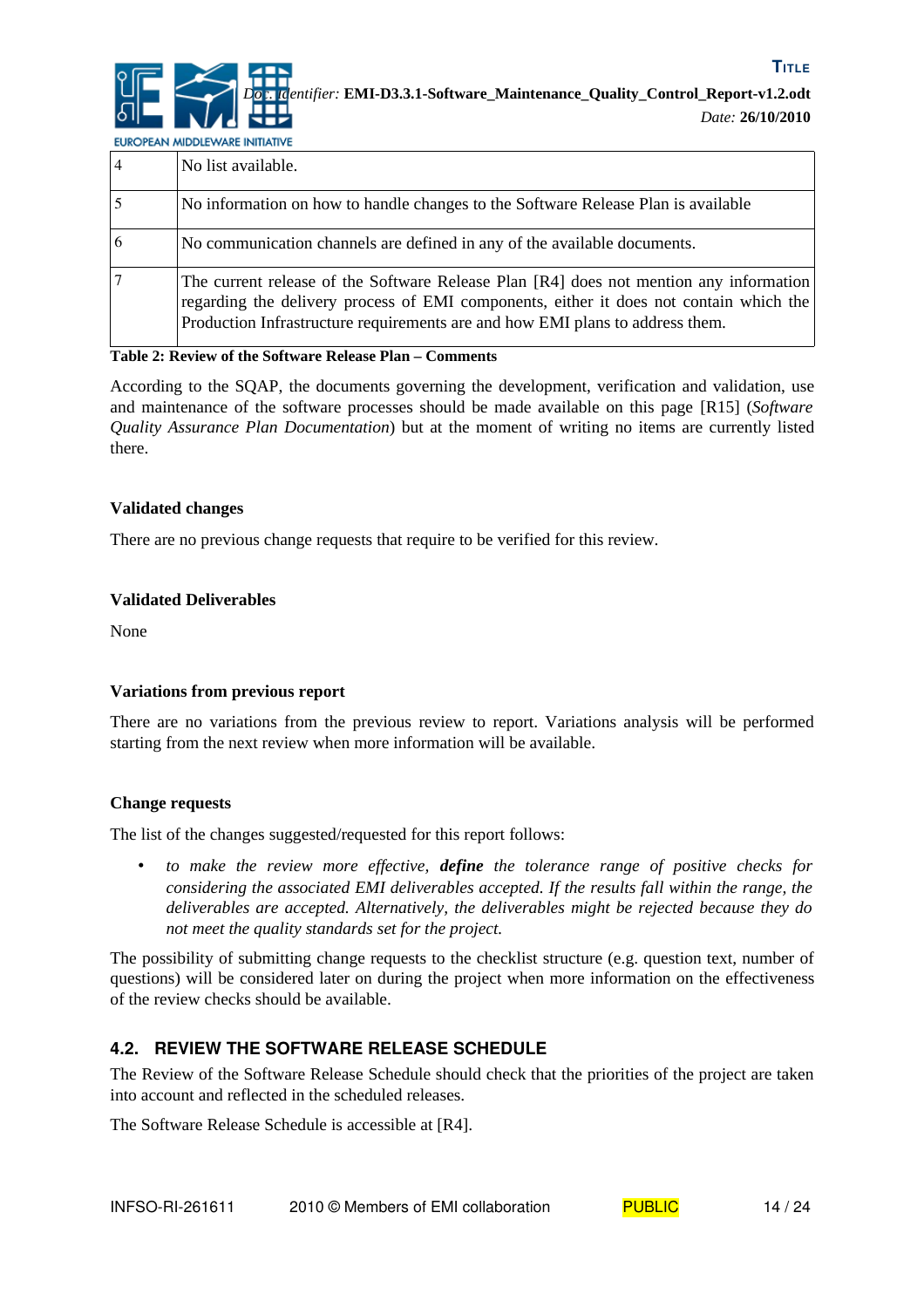

## **4.2.1 Preamble on the EMI-0 release**

According to the DoW, the first EMI release (EMI-1) will be delivered in March 2011. The product teams are currently working on an 'exercise' release designed to understand how to apply the agreed procedures, find any problem about tools and processes and in general fine tune the EMI software engineering process before the EMI-1 release. The outcome of this exercise release, called EMI-0, is not expected to be made available to external users. Its goal is to prepare a consistent, coherent repository of non-conflicting packages by the end of October 2010 without any specific commitment on functionality*.* For further information about the status of the EMI-0 release, please refer to [\[R7\].](#page-4-3)

## **4.2.2 Input**

#### **Checklists**

• *Checklist for the Review of the Software Release Schedule [\[R18\].](#page-5-2)*

#### **Metrics**

• *Delay on the release schedule (ID: DELAYONTHERELEASE).*

#### **Approved change requests**

• *No previous approved changes defined for this review.*

#### **Deliverables**

• *Software Release Schedule [\[R15\],](#page-5-1) [\[R4\].](#page-4-4)*

## **4.2.3 Output**

#### **Completed Checklist**

| <b>Check</b><br><b>Number</b> | <b>Question</b>                                                                                    | <b>Response</b> |
|-------------------------------|----------------------------------------------------------------------------------------------------|-----------------|
| 1                             | Has the previous schedule been kept?                                                               | N.A.            |
|                               | see [R4], par. $4.6$                                                                               |                 |
|                               | see $[R7]$                                                                                         |                 |
| 2                             | Does the new schedule take into account what wasn't accomplished in the previous<br>schedule?      | N.A.            |
|                               | see $[R7]$                                                                                         |                 |
| 3                             | Is the new schedule aligned to the Software Development Plan and the priorities of the<br>project? | N.A.            |
|                               | see [R6]                                                                                           |                 |
|                               | see https://twiki.cern.ch/twiki/bin/view/EMI/DeliverableDJRA111                                    |                 |
|                               | see https://twiki.cern.ch/twiki/bin/view/EMI/DeliverableDJRA121                                    |                 |

| INFSO-RI-261611<br>15/24<br><b>PUBLIC</b><br>2010 © Members of EMI collaboration |
|----------------------------------------------------------------------------------|
|                                                                                  |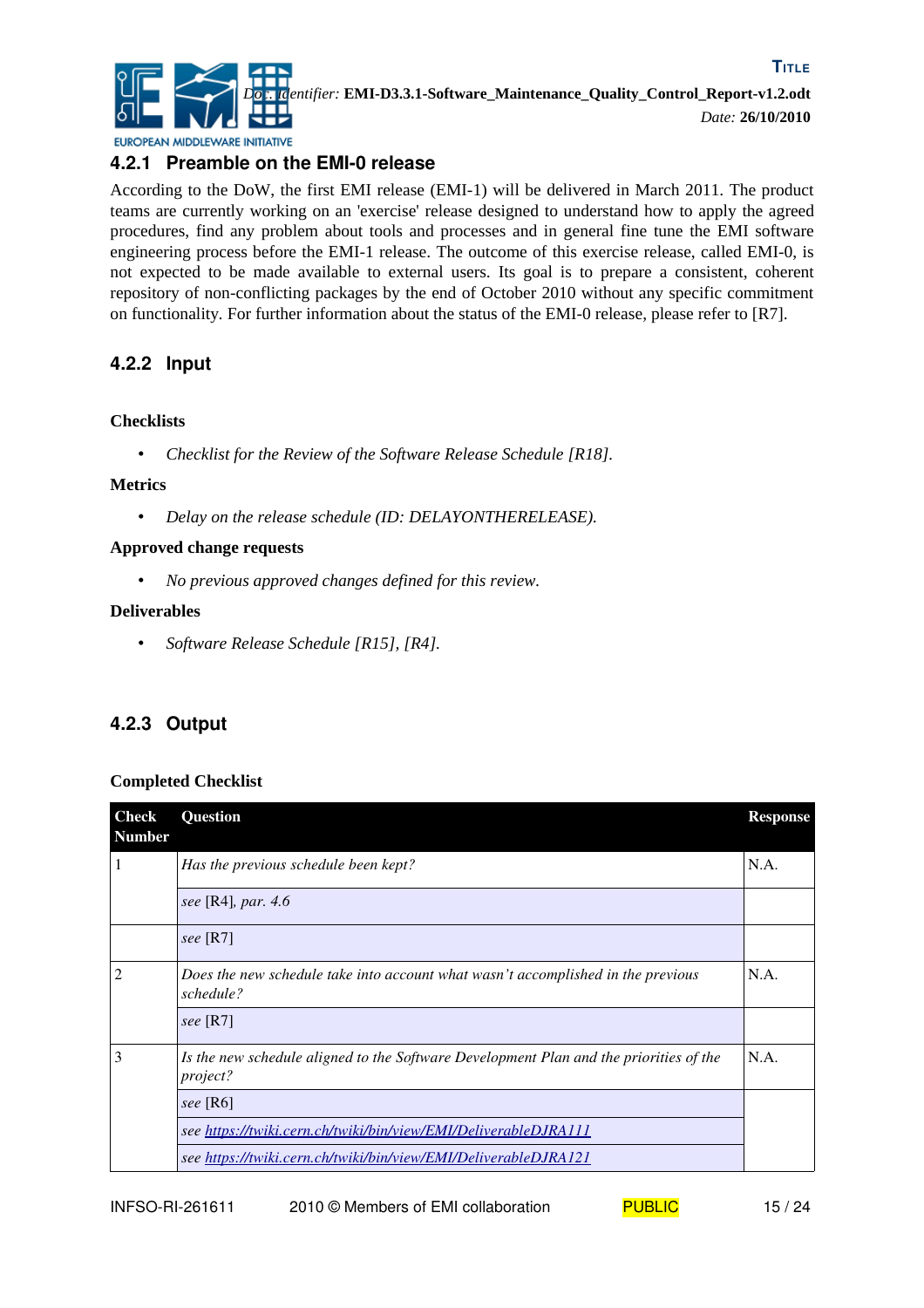

| see https://twiki.cern.ch/twiki/bin/view/EMI/DeliverableDJRA131 |  |
|-----------------------------------------------------------------|--|
| see https://twiki.cern.ch/twiki/bin/view/EMI/DeliverableDJRA141 |  |
| see https://twiki.cern.ch/twiki/bin/view/EMI/DeliverableDJRA151 |  |
| see https://twiki.cern.ch/twiki/bin/view/EMI/DeliverableDJRA161 |  |

**Table 3: Review the Software Release Schedule**

#### **Measurements**

In the following, the metrics list defined for this review is reported.

| ID                          | DELAYONTHERELEASE                                                                                                                                                                                                            |
|-----------------------------|------------------------------------------------------------------------------------------------------------------------------------------------------------------------------------------------------------------------------|
| <b>Name</b>                 | Delay on the release schedule                                                                                                                                                                                                |
| <b>Description</b>          | This metric could be provided as a histogram showing the delay time (in days) for each re-<br>lease, weighted using the release time                                                                                         |
| Unit                        | (release delay)/(release time) $*100$                                                                                                                                                                                        |
| Measure-<br>ment            | N.A.                                                                                                                                                                                                                         |
| Thresholds/t<br>arget value | Ideally the release deadlines should be always met, leading to 0 delays for each<br>release. Proper thresholds have to be defined. The trend of the delays over time could<br>provide useful hints for process optimization. |
| Comment                     | The first EMI release, internal-release, will be made available at the end of October<br>2010 and thus no measurements for this metric can be collected and the metric be<br>analysed.                                       |

**Table 4: Delay on the release schedule – Metric**

#### **Comments**

The table below reports specific comments on the check results.

| <b>Check</b><br><b>Number</b> | <b>Question</b>                                                                                                                                                                                                                                                                                                                                                                                                                                                                                                                                                                                                                                                        |
|-------------------------------|------------------------------------------------------------------------------------------------------------------------------------------------------------------------------------------------------------------------------------------------------------------------------------------------------------------------------------------------------------------------------------------------------------------------------------------------------------------------------------------------------------------------------------------------------------------------------------------------------------------------------------------------------------------------|
| $\mathbf{1}$                  | Since no EMI components have been release yet, the check cannot be performed. The<br>information that is necessary to make the comparison is not available. However it is not<br>clear where the official release schedule is maintained and how it can be accessed.                                                                                                                                                                                                                                                                                                                                                                                                   |
| $\overline{2}$                | As mentioned for the check n.1, it is not clear where the official release schedule is<br>maintained and how it can be accessed. Furthermore, it is not clear how changes or<br>modifications across different releases will be tracked and analyzed. The adoption of a<br>change management system is encouraged.                                                                                                                                                                                                                                                                                                                                                     |
| $\overline{\mathbf{3}}$       | In the Technical Development Plan $[R6]$ and in the various detailed sub plans, there is no<br>evidence of the development road-map. GANTT charts of progress tables will certainly<br>help the quality control activity in being more accurate in the verification of the work. At<br>the moment only sparse pieces of information, scattered among various paragraphs, are<br>available. In some cases the reported information is too vague (i.e. expression like "during"<br>the first year") making the execution of check difficult to perform. Moreover, even when<br>dates are mentioned, there is no reference to any official document or product that might |
| INFSO-RI-261611               | 2010 © Members of EMI collaboration<br><b>PUBLIC</b><br>16/24                                                                                                                                                                                                                                                                                                                                                                                                                                                                                                                                                                                                          |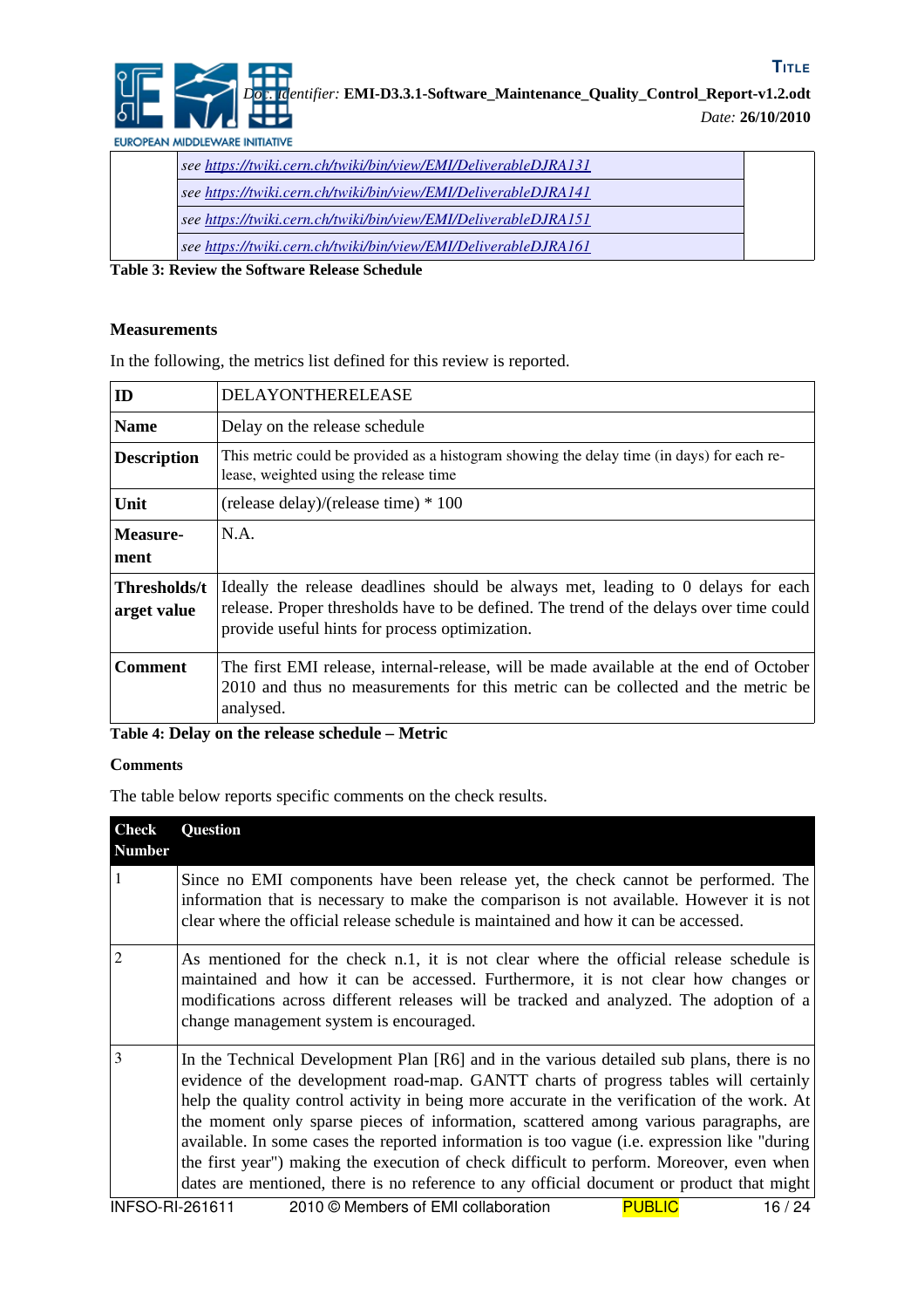

consent the quality control to verify that the deadline has been met or not.

#### **Table 5: Review the Software Release Schedule - Comment**

#### **Validated changes**

There are no previous change requests that require to be validated for this review.

#### **Validated Deliverables**

None.

#### **Variations from previous review**

There are no variations to report from the previous review.

#### **Change requests**

The list of the changes suggested/requested for this report follows:

- *to make the review more effective, define the tolerance range of positive checks for considering the associated EMI deliverables accepted. If the results fall within the range, the deliverable is accepted. Alternatively, the deliverable might be rejected because it does not met the quality standards set for the project;*
- *to facilitate the tracking of changes across different releases, it is strongly encouraged the adoption of a change management system to track the change requests life-cycle.*

### **4.3. REVIEW THE SOFTWARE MAINTENANCE AND SUPPORT PLAN**

The Review of the Software Maintenance and Support Plan should check that the plan is up to date and describes the actual maintenance and support processes and that the SLAs are respected.

The Software Maintenance and Support Plan is accessible at [\[R5\].](#page-4-7)

## **4.3.1 Input**

#### **Checklists**

• Checklist for the Review the Software Maintenance and Support Plan [\[R19\].](#page-5-3)

#### **Metrics**

- *Total user incidents per user month (ID: TOTALUSERINCIDENTS)*
- *Training and support incident per user month. (ID: TRAININGSUPPORTINCIDENTS)*
- *Average time to deal with an incident at the 3rd level of user support (ID: AVERAGETIMEFORUSERINCIDENTS)*

#### **Approved change requests**

| INFSO-RI-261611 | 2010 © Members of EMI collaboration | <b>PUBLIC</b> | 17/24 |
|-----------------|-------------------------------------|---------------|-------|
|-----------------|-------------------------------------|---------------|-------|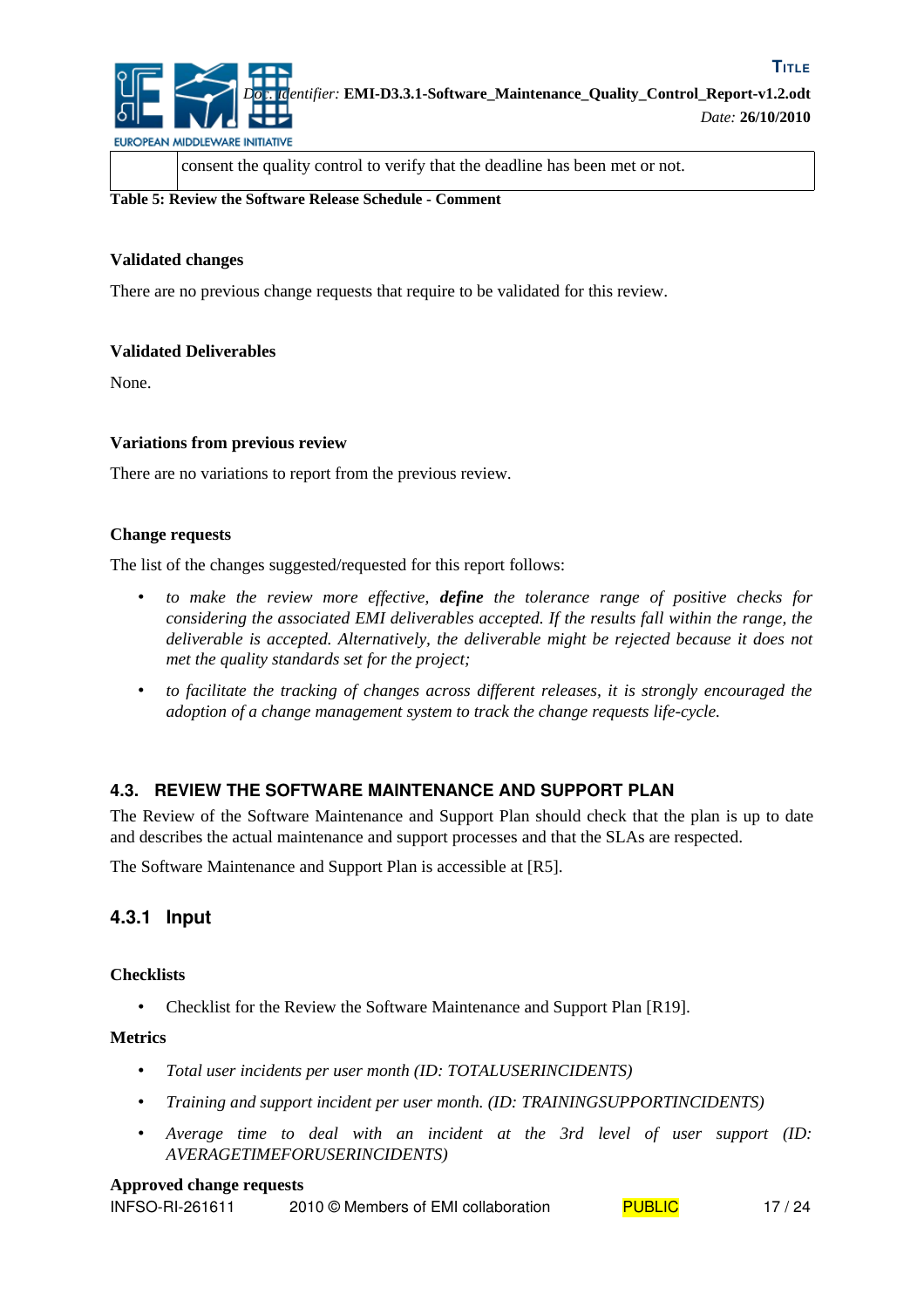

• *No previous approved changes defined for this review.*

#### **Deliverables**

• *Software Maintenance and Support Plan [\[R5\]](#page-4-7)*

#### **Completed Checklist**

| <b>Check</b><br><b>Number</b> | Question                                                                                   | $Re-$<br>sponse |
|-------------------------------|--------------------------------------------------------------------------------------------|-----------------|
| 1                             | Is the process on how to handle incidents reported by EMI users using GGUS up<br>to date?  | Y               |
|                               | see [R11]                                                                                  |                 |
|                               | see [R10]                                                                                  |                 |
|                               | see $[R5]$                                                                                 |                 |
| 2                             | Is the process on how to handle requests coming from EMI users or other PTs up<br>to date? | Y               |
|                               | see $[RS]$                                                                                 |                 |
|                               | see $[R10]$                                                                                |                 |
| 3                             | Is the process on how to handle problems up to date?                                       | Y               |
|                               | see $[RS]$                                                                                 |                 |
|                               | see $[RS]$                                                                                 |                 |

**Table 6: Review the Software Maintenance and Support Plan**

#### **Measurements**

| ID                 | <b>TOTALUSERINCIDENTS</b>                                                                                                                                                                                                       |
|--------------------|---------------------------------------------------------------------------------------------------------------------------------------------------------------------------------------------------------------------------------|
| <b>Name</b>        | Total user incidents per user month                                                                                                                                                                                             |
| <b>Description</b> | This metric covers defects not only in the software but also in the documentation,<br>training and user support processes, per user month. User month means the number of<br>users (in our case, deployed services?) Per month. |
| Unit               | GGUS tickets per user per month                                                                                                                                                                                                 |
| <b>Measuremen</b>  | NA.                                                                                                                                                                                                                             |

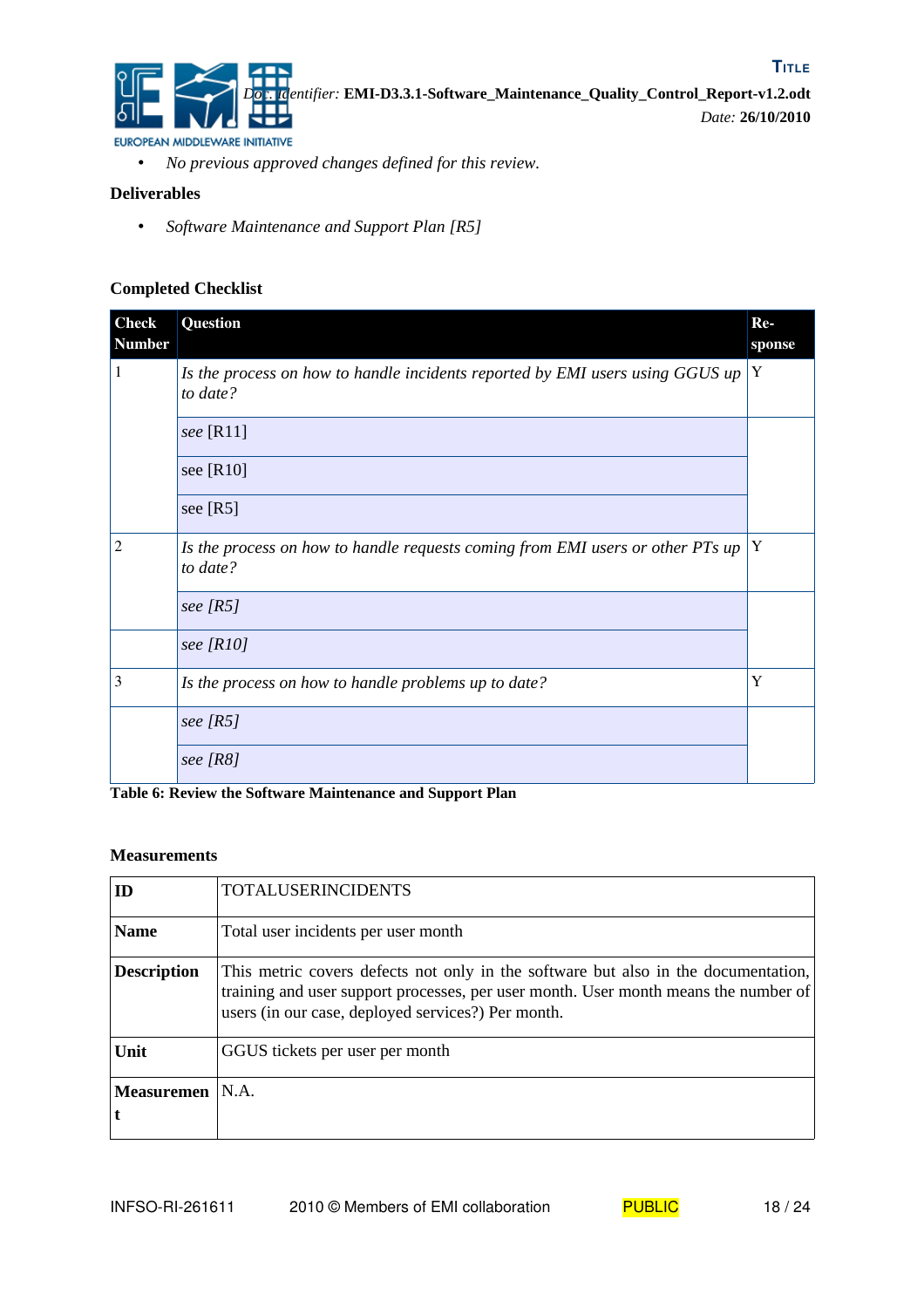

| arget value | <b>Thresholds/t</b> It is difficult to state a threshold valid for all the product teams, in general a<br>decreasing trend would show positive results.                                                                                                                                              |
|-------------|------------------------------------------------------------------------------------------------------------------------------------------------------------------------------------------------------------------------------------------------------------------------------------------------------|
| Comment     | The first EMI release, internal-release, will be made available only at the end of<br>October 2010 and thus no measurements for this metric can be collected. However if<br>we were to start measurements collection tomorrow, we will be able to collect<br>measurements for gLite and dCache only. |

| Table 7: Total user incidents per user month |  |  |  |
|----------------------------------------------|--|--|--|
|                                              |  |  |  |

| ID                          | <b>TRAININGSUPPORTINCIDENTS</b>                                                                                                                                                                                                                                                                                                                                                                                                                                     |
|-----------------------------|---------------------------------------------------------------------------------------------------------------------------------------------------------------------------------------------------------------------------------------------------------------------------------------------------------------------------------------------------------------------------------------------------------------------------------------------------------------------|
| <b>Name</b>                 | Training and support incident per user month.                                                                                                                                                                                                                                                                                                                                                                                                                       |
| <b>Description</b>          | This metric covers defects in the training and user support processes, per user month.<br>User month means the number of users (deployed services?) per month. The training<br>and support defects can be derived by subtracting the tickets in status unsolved (ticket<br>that generated a bug) from the total number of opened tickets. It relies on proper bug<br>opening from GGUS tickets, especially for what concerns ambiguous or missing<br>documentation. |
| Unit                        | Incident per user month                                                                                                                                                                                                                                                                                                                                                                                                                                             |
| <b>Measuremen</b>           | N/A                                                                                                                                                                                                                                                                                                                                                                                                                                                                 |
| Thresholds/t<br>arget value | Decreasing trend.                                                                                                                                                                                                                                                                                                                                                                                                                                                   |
| <b>Comment</b>              | The first EMI release, internal-release, will be made available at the end of October<br>2010 and thus no measurements for this metric can be collected. However if we were<br>to start measurements collection tomorrow, we will be able to collect measurements<br>for gLite and dCache only.                                                                                                                                                                     |

## **Table 8: Training and support incident per user month – Metric**

| ID                 | AVERAGETIMEFORUSERINCIDENTS                                                                                                                                                                                                                                |
|--------------------|------------------------------------------------------------------------------------------------------------------------------------------------------------------------------------------------------------------------------------------------------------|
| <b>Name</b>        | Average time to deal with an incident at the 3rd level of user support                                                                                                                                                                                     |
| <b>Description</b> | This metric wants to measure the effectiveness of a product team to provide 3rd level<br>user support. The time is measured from the time the ticket reaches a PT's 3rd level<br>support and the time the ticket is moved to the status solved or unsolved |
| Unit               | Days                                                                                                                                                                                                                                                       |
| <b>Measuremen</b>  | N.A.                                                                                                                                                                                                                                                       |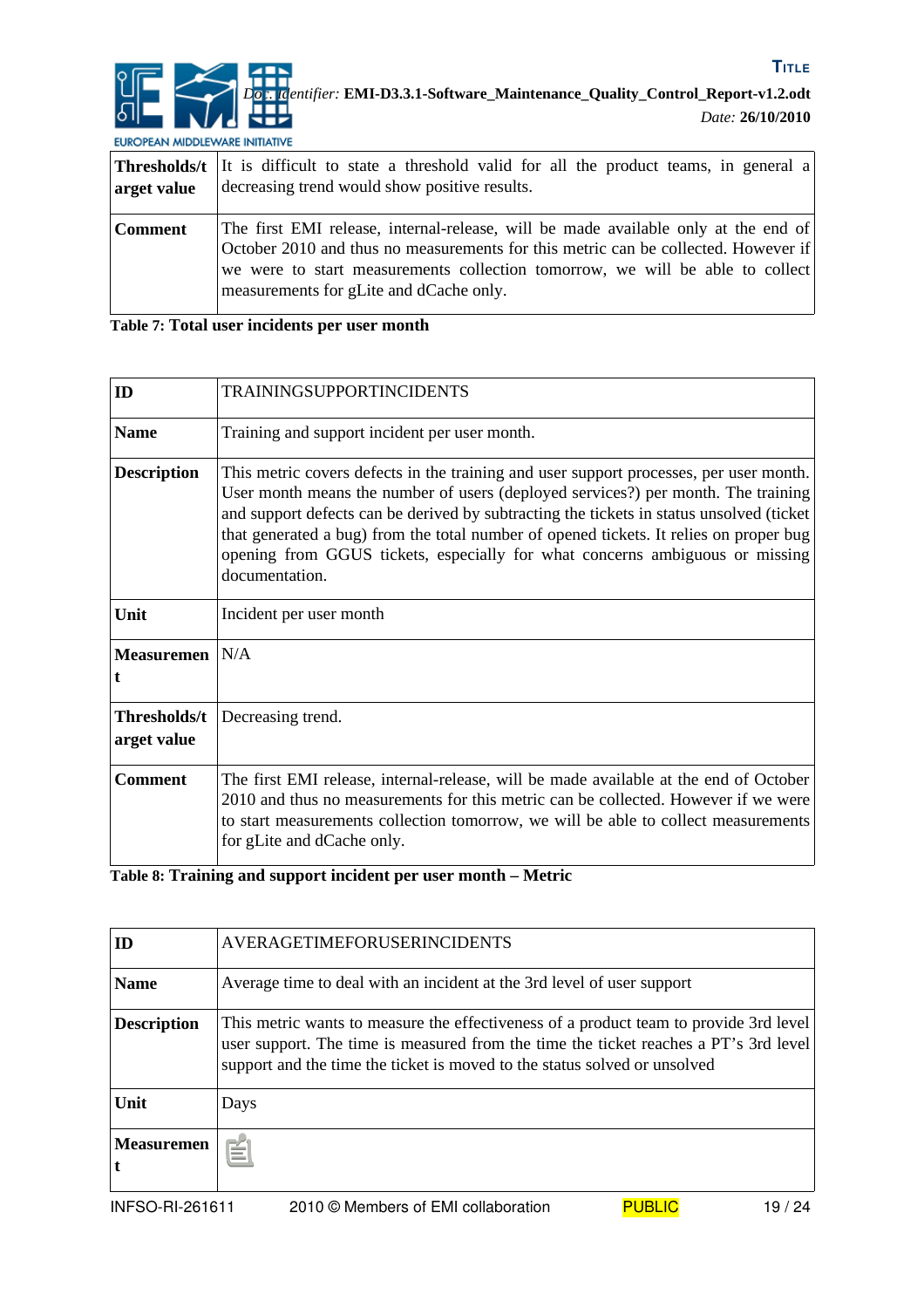

| arget value    | <b>Thresholds/t</b> Need project wide agreement.                                                                                                                                                                                                                                           |
|----------------|--------------------------------------------------------------------------------------------------------------------------------------------------------------------------------------------------------------------------------------------------------------------------------------------|
| <b>Comment</b> | The first EMI release, internal-release, will be made available at the end of October<br>and thus no measurements for this metric can be collected. However if we were to<br>start measurements collection tomorrow, we will be able to collect measurements for<br>gLite and dCache only. |

**Table 9: Average time to deal with an incident at the 3rd level of user support - Metric**

#### **Comments**

This report partly complies with the quality standards expected for the Software Maintenance and Support plan. The part concerning the metrics evaluation has not been completed due to the unavailability of real measurements. For this reason, a complete response cannot be produced. Some minor adjustments to the GGUS interface are still under development but they will not affect the review results and not influence the way users currently interact with the system. GGUS only supports gLite and dCache components (Supported Unit) for the generation of quality measurements (i.e. number of incidents, problems, etc.) and this might generate non-complete results in the future.

The metrics defined for this report and the KPIs [\[R5\]](#page-4-7) defined in the DoW might generate the same results leading to overlaps or crossings. The definition of the two groups of indicators should be revised according to the objectives of the project.

#### **Validated changes**

There are no previous change requests that require to be verified for this review.

#### **Validated Deliverables**

None.

#### **Variations from the previous review**

There are no variations to report from the previous review.

#### **Change requests**

The list of changes suggested/requested for this review follows:

• *to avoid overlaps in performance evaluation, consider to aggregate the quality metrics defined for this review with the project level KPIs.*

### **4.4. SECURITY ASSESSMENTS**

Contribution from Elisa Heymann (UAB) is mandatory here. At the moment, no plan is available.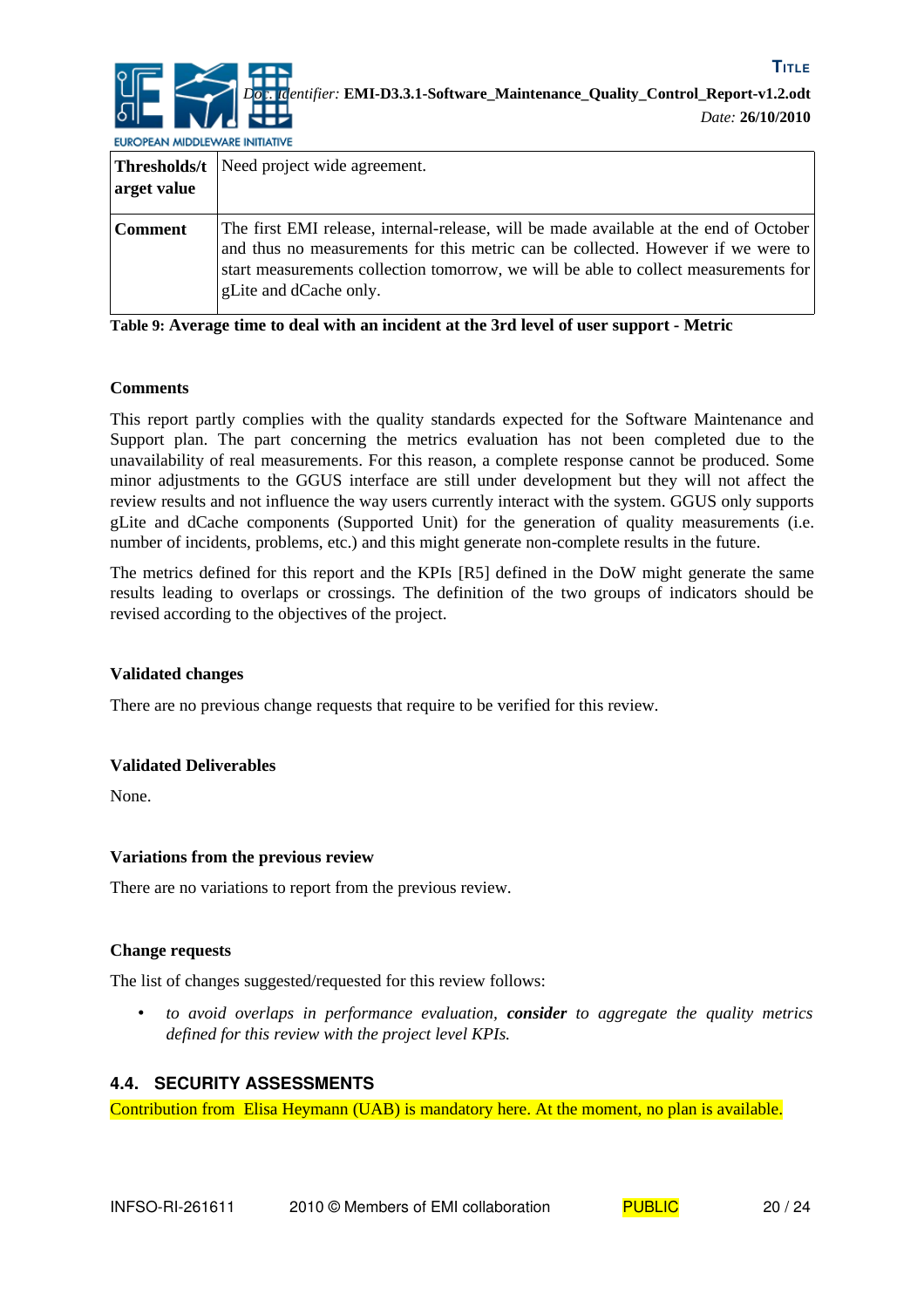

The Review of the Security Assessment should check that the different stages described in the First Principles Vulnerability Assessment (FPVA) approach are being followed. FPVA is a primarily analyst-centric (manual) approach to assessment whose aim is to focus the analyst's attention on the parts of the software system and its resources that are mostly likely to contain vulnerabilities. FPVA is designed to find new threats to a system. It's not dependent on a list of known threats.

## **4.4.1 Input**

#### **Quality Checklists**

• *Checklist for the Review of the Security Assessment [\[R20\].](#page-5-4)*

#### **Quality Metrics**

• *No metrics defined for this review.*

#### **Approved change requests**

• *No previous approved changes defined for this review.*

#### **Deliverables**

• *Software Assessment Plan [\[R15\].](#page-5-1)*

## **4.4.2 Output**

#### **Completed Checklist**

| <b>Check</b><br><b>Number</b> | <b>Question</b>                                                                                                                                                                             | <b>Response</b> |
|-------------------------------|---------------------------------------------------------------------------------------------------------------------------------------------------------------------------------------------|-----------------|
|                               | The Architectural Analysis has been carried out and the output contains $a \,   N.A.$<br>diagram describing the interactions among components and end users.                                |                 |
| $\overline{2}$                | The Resource Identification has been carried out and the output contains the $ N.A.$<br>resource descriptions.                                                                              |                 |
| 3                             | The Trust and Privilege Analysis has been carried out and the output contains the $ N.A$ .<br>trust levels and the delegation information for all the components and their<br>interactions. |                 |
| 4                             | The Component Evaluation has been carried out and the output contains N.A.<br>identified vulnerabilities and their suggested fixes.                                                         |                 |
| 5                             | The Dissemination of Results has been carried out.                                                                                                                                          | N.A.            |

**Table 10: Review of the Security Assessment Plan (N.A. = Not Available)**

#### **Measurements**

| INFSO-RI-261611 | 2010 © Members of EMI collaboration | <b>PUBLIC</b> | 21/24 |  |
|-----------------|-------------------------------------|---------------|-------|--|
|-----------------|-------------------------------------|---------------|-------|--|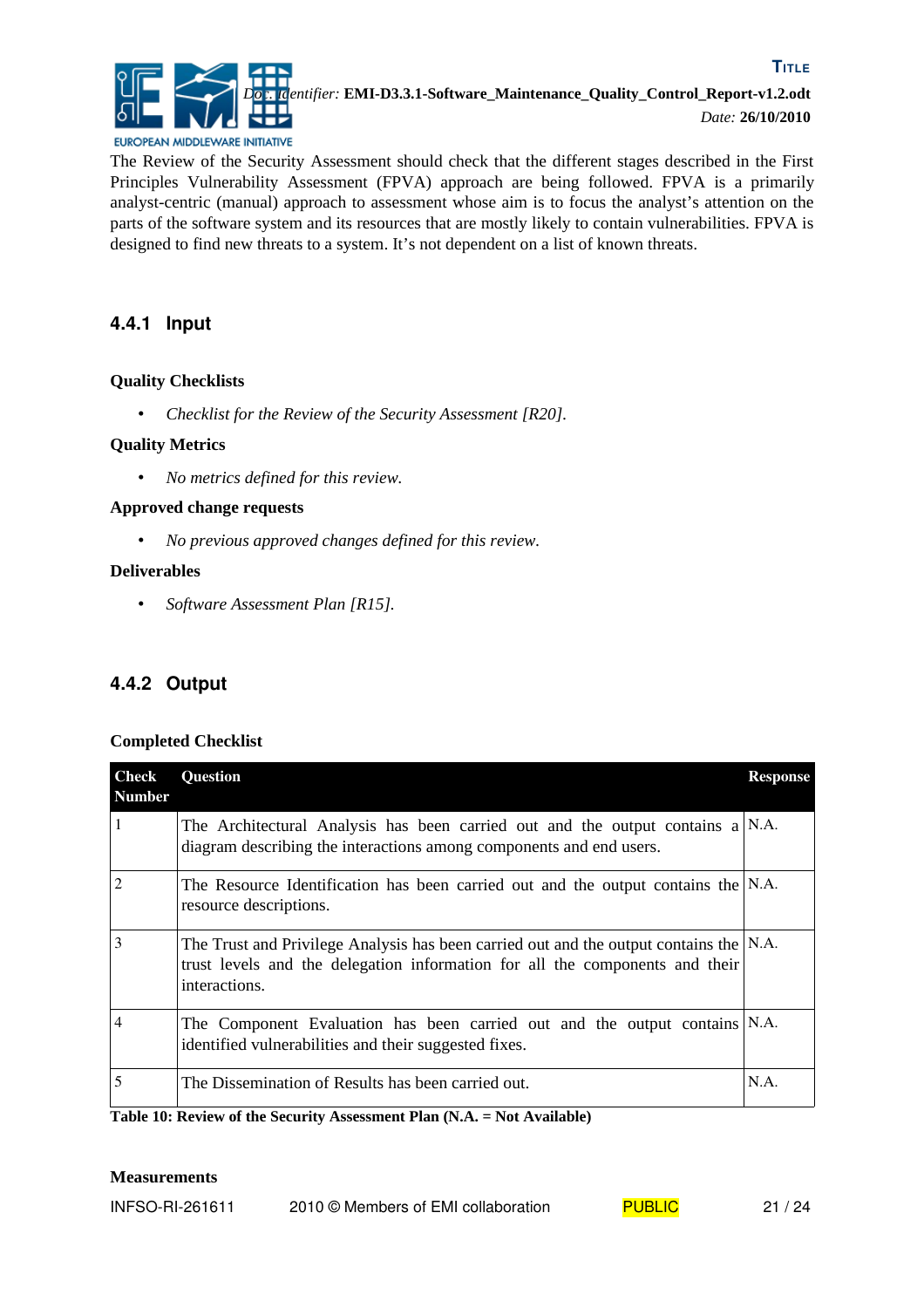

There are no measurements for this review.

#### **Comments**

The Security Assessment Plan has not been released yet and thus no consideration on its compliance with the quality standards can be formulated.

#### **Validated changes**

There are no previous change requests that require to be verified for this review.

#### **Validated Deliverables**

None.

#### **Variations from previous report**

There are no variations from the previous review to report.

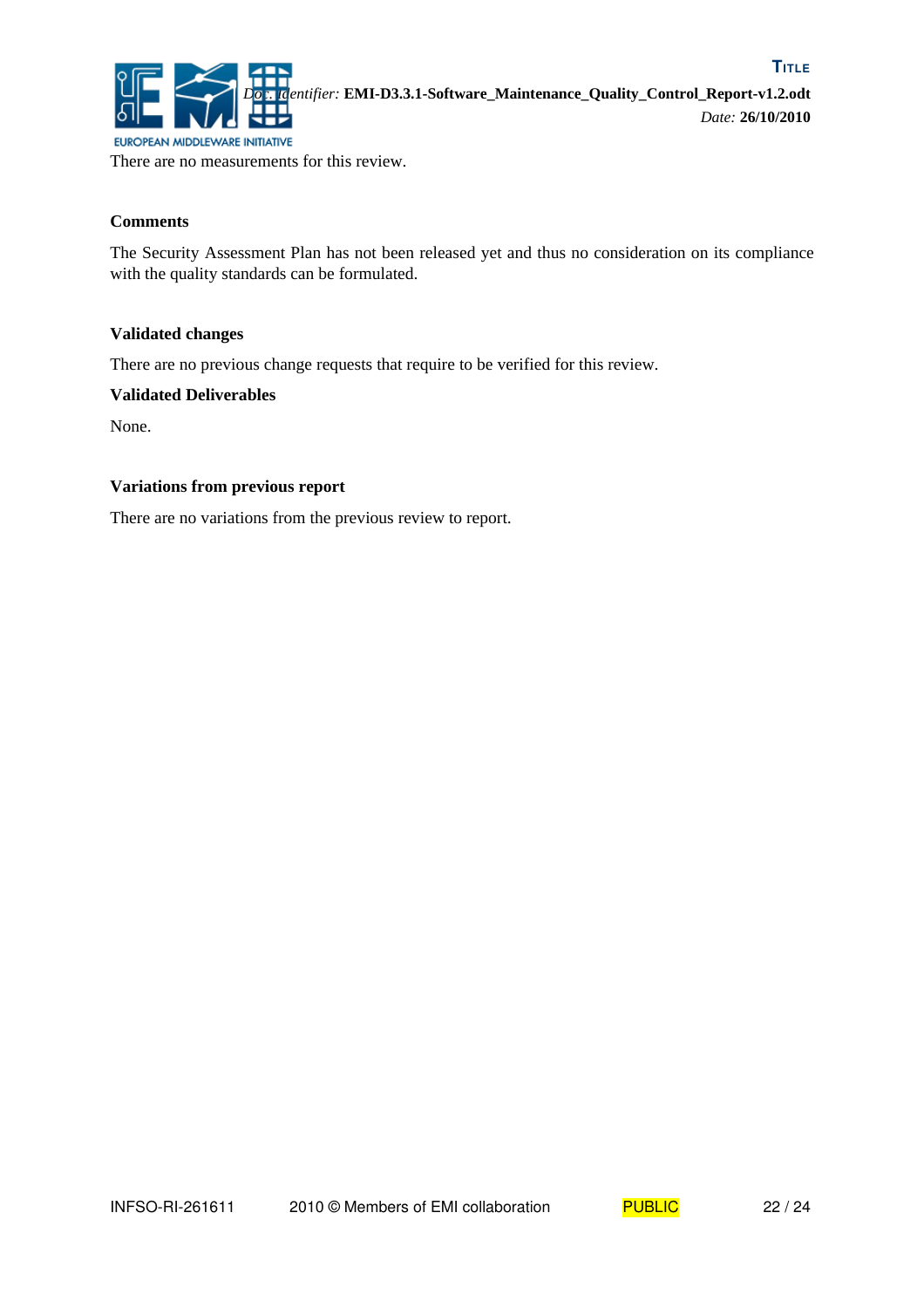

## **5. REGRESSION TEST**

The Quality Control activity for the SA1 is specifically concerned with monitoring work results for software maintenance and release activities to see whether they comply with the standards set out in the QA plan. In addition, the quality control should contain details on availability and execution of regression tests for the supported EMI components and various metrics on released components. As outlined in [\[R9\],](#page-4-11) regression tests are tests that are meant to verify specific bug fixes. A regression tests can be associated to a bug reported in the bug (defect) tracker. A Product Team should aim at providing regression tests whenever the bug fix can be automatically (i.e. with a script) verified. When regression tests are distinguished, their execution should be highlighted in [\[R12\].](#page-4-10) Regression tests should be performed always on a release candidate; exceptions can be done for the release of urgent bug fixes and special occasions agreed within the EMT.

## **5.1.1 General comments**

Although no regression tests have been performed yet, it might be asserted that the instructions on how to implement, execute and document new regression tests are well documented and the procedure looks consolidate. At the moment no causes that may lead to unacceptable results are envisaged, but it is strongly encouraged to better clarify how the details of the regression tests execution should be made available. The availability of a centralized place where to collect information from, would really facilitate the Quality Control work and reduce the possibility of errors. Also consider to extend the Software Verification and Validation Template [\[R13\]](#page-4-9) with the addition of a specific section where details on regression tests can be reported.